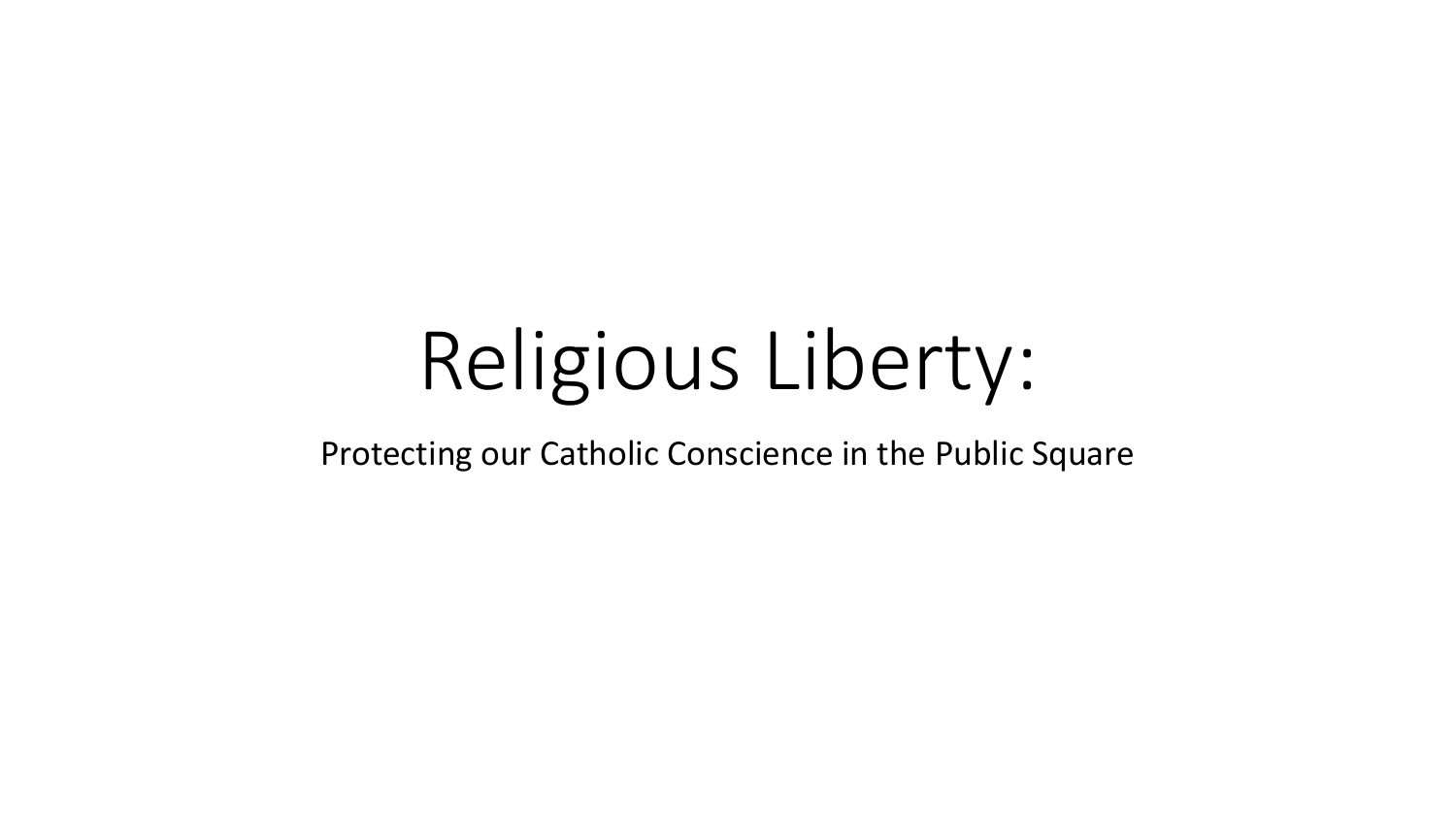#### Scripture on Church and State

- [Jesus] said to them, "Then repay to Caesar what belongs to Caesar and to God what belongs to God" (Mt. 22:21).
- The high priest questioned [the apostles] saying, "We strictly charged you not to teach in this name, yet here you have filled Jerusalem with your teaching and you intend to bring this man's blood upon us." But Peter and the apostles answered, "We must obey God rather than men" (Acts 5:28-29).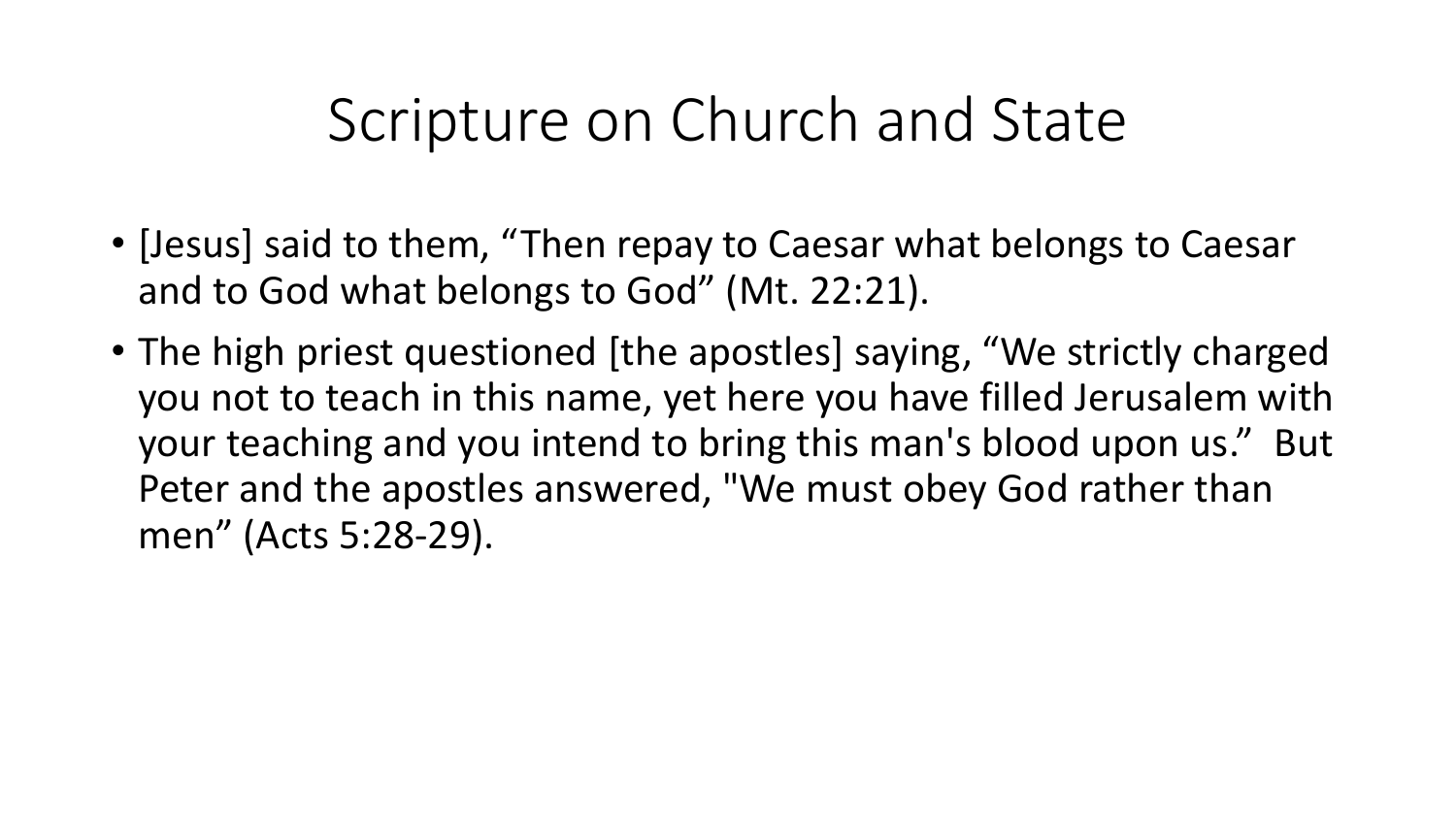#### Scripture on Church and State

• Festus said to Paul, "Do you wish to go up to Jerusalem, and there be tried on these charges before me?" But Paul said, "I am standing before Caesar's tribunal, where I ought to be tried; to the Jews I have done no wrong, as you know very well. If then I am a wrongdoer, and have committed anything for which I deserve to die, I do not seek to escape death; but if there is nothing in their charges against me, no one can give me up to them. I appeal to Caesar" (Acts 25:9-11).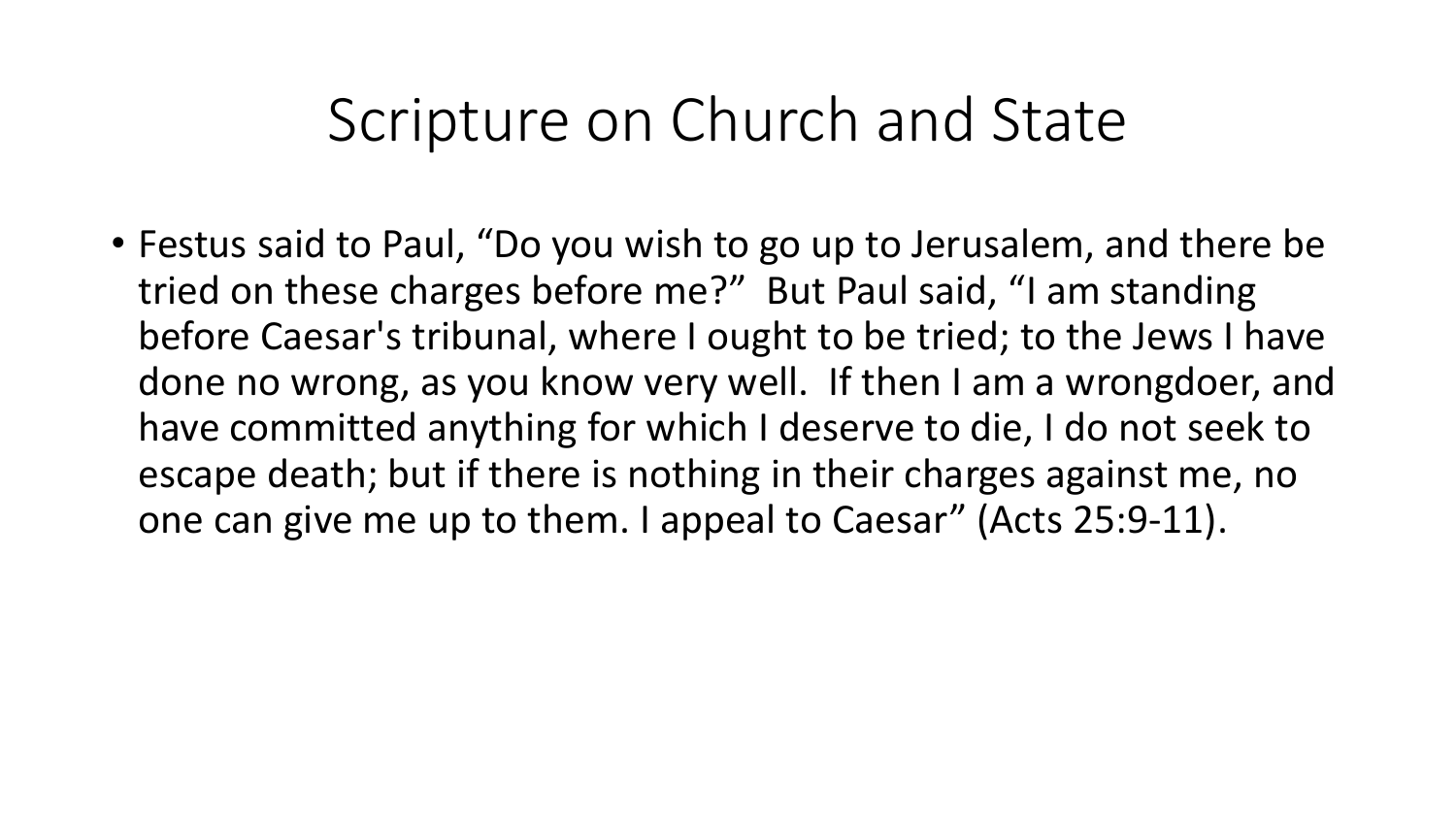- Persecution of Christians under the Roman Empire before the Edict of Milan (313 AD) granting religious toleration. Christianity became the official religion of the Roman Empire (late 300s AD) and a Holy Roman Emperor was crowned (800 AD).
- The controversy of Lay Investiture dealt with the selection of bishops by lay rulers. Gregory VII confronted Henry IV in 1076, denying the right of civil rulers to appoint bishops.
	- Various privileges have existed historically by which civil rulers may nominate a bishop or veto an election of a bishop. These privileges have been gradually withdrawn and became practically extinct in the 20<sup>th</sup> Century.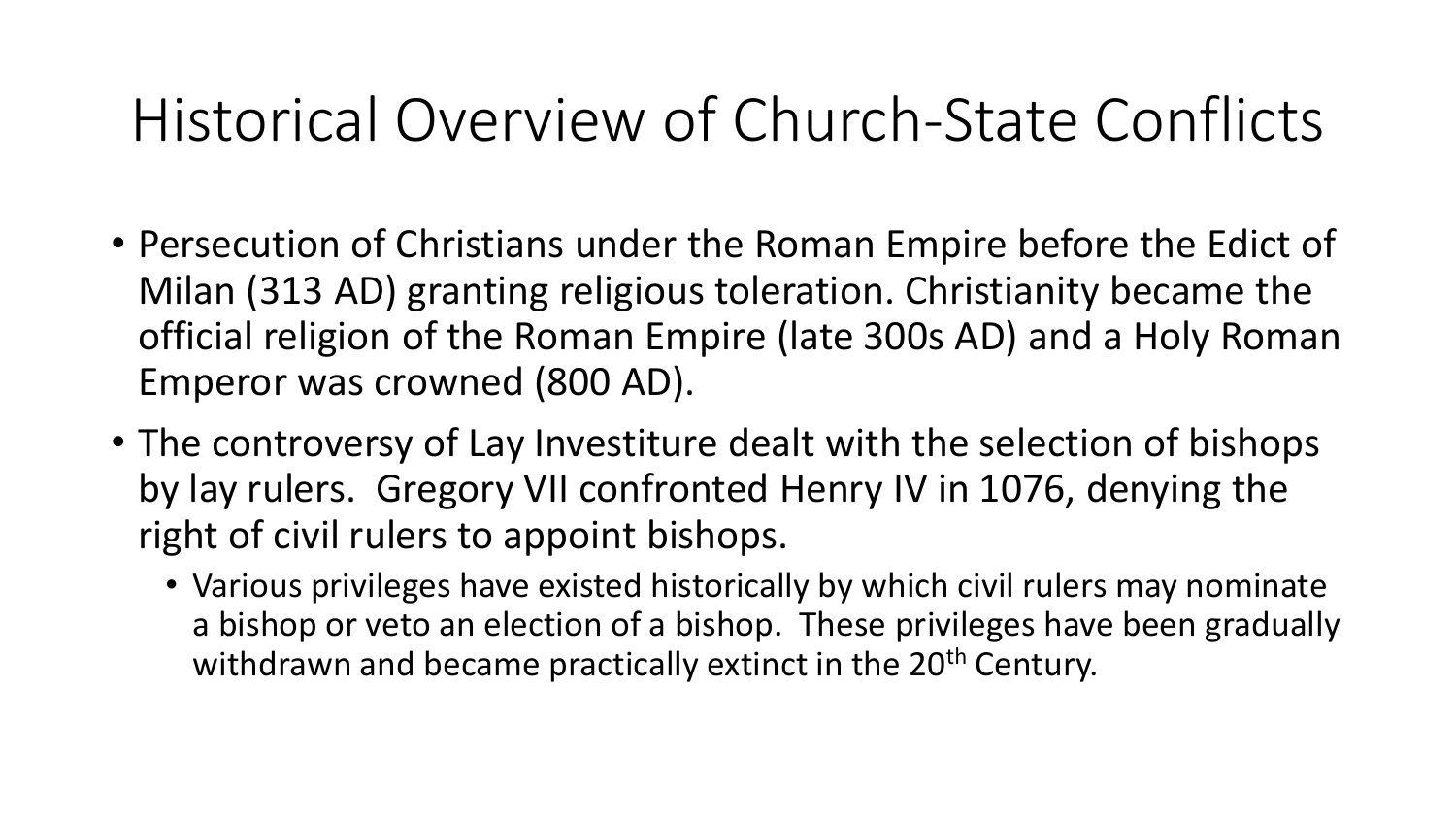- In the Protestant Reformation, Martin Luther led the movement for separation in 1517. However, he held that religious authority should be separated from civil government.
- In England, however, the King of England assumed the leadership of the Church in 1534. King Henry VIII ordered the administration of the oath of supremacy, banned Peter's Pence, assumed the right to appoint bishops, and ordered the dissolution of monasteries.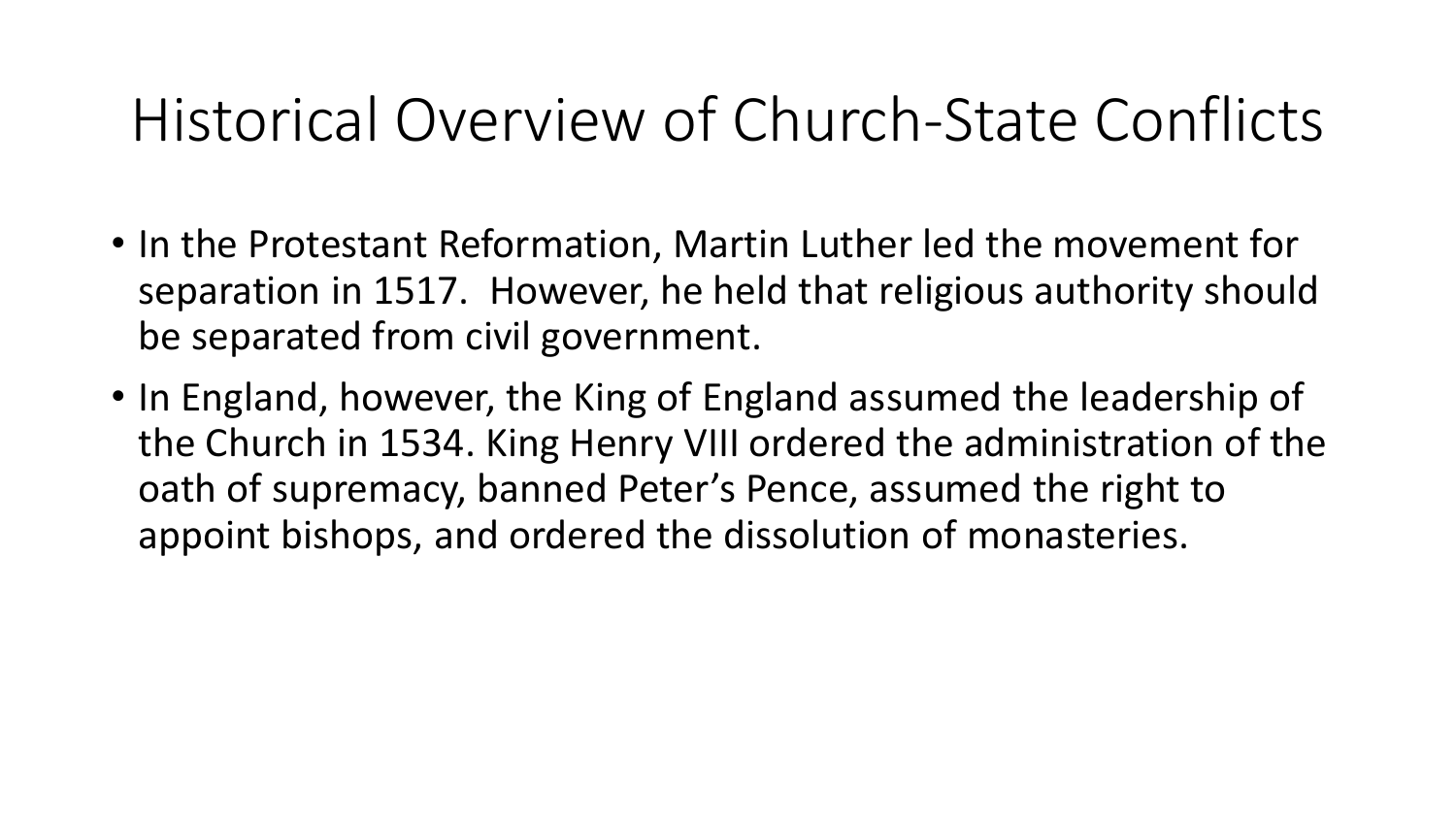- The French Revolution began in 1789 primarily as a rebellion of the people against the King of France, Louis XVI. The focus of the Revolution also turned to the Catholic Church.
- In 1790, a law ordered the Church to be subordinate to the French Government. In 1793, the Cult of Reason led to the destruction of many crosses, statues, and churches. In the late 1790s, many priests were imprisoned or deported, especially during the Reign of Terror. Napoleon and Pope Pius VII eventually signed the Concordat of 1801.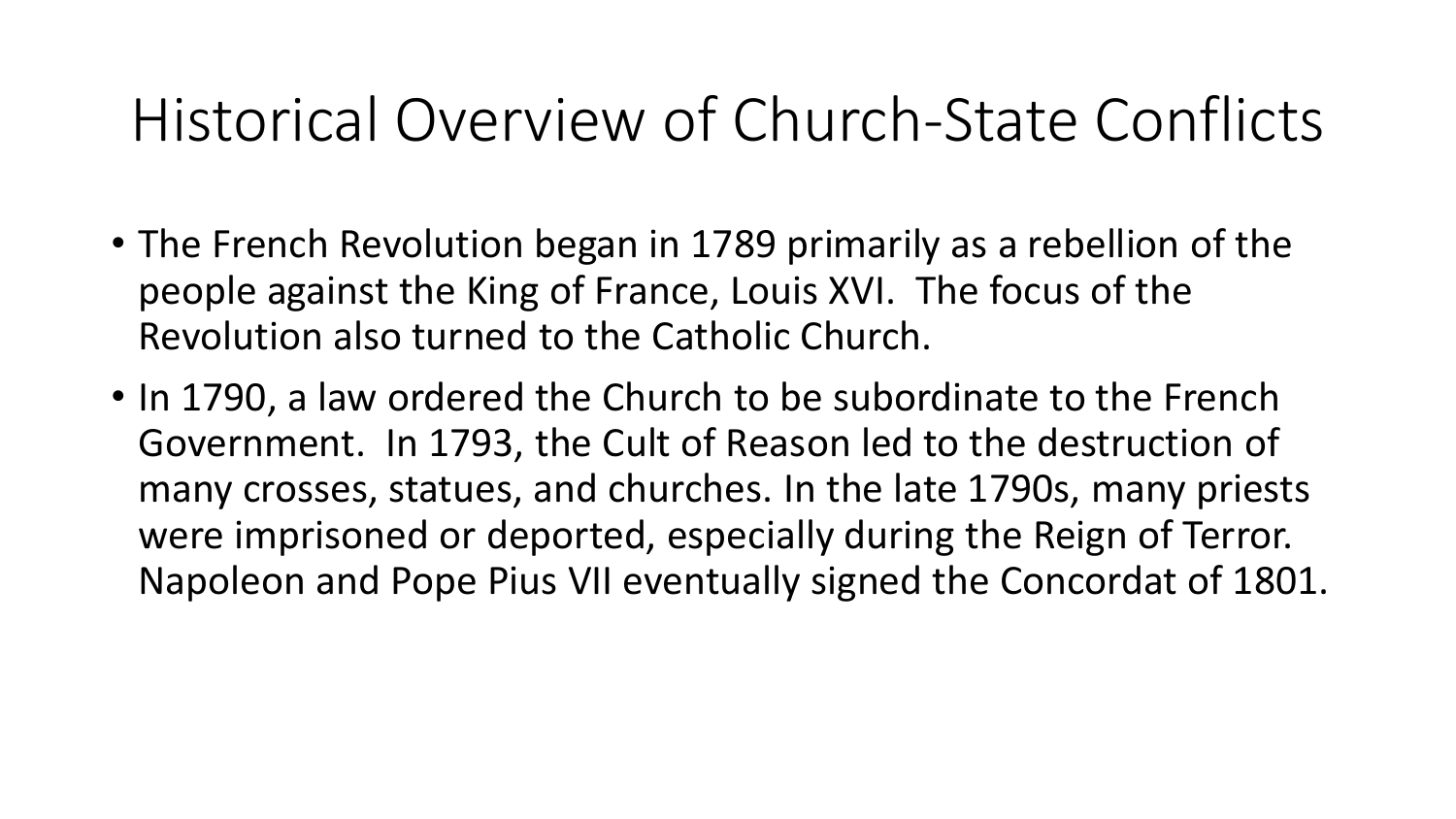- After German Unification in 1871, anti-Catholic laws were enacted during the period of *Kulturkampf*. Clerics could be imprisoned if they spoke from the pulpit against the state. Church oversight over schools was abolished. Jesuits were considered emissaries of Rome and were banned. Religious orders were banned. The State assumed the supervision of all Church assets.
- Following the Bolshevik Revolution of 1917, the Communists assumed control of Catholic dioceses. Land and buildings were confiscated. The clergy were required to make an oath of allegiance.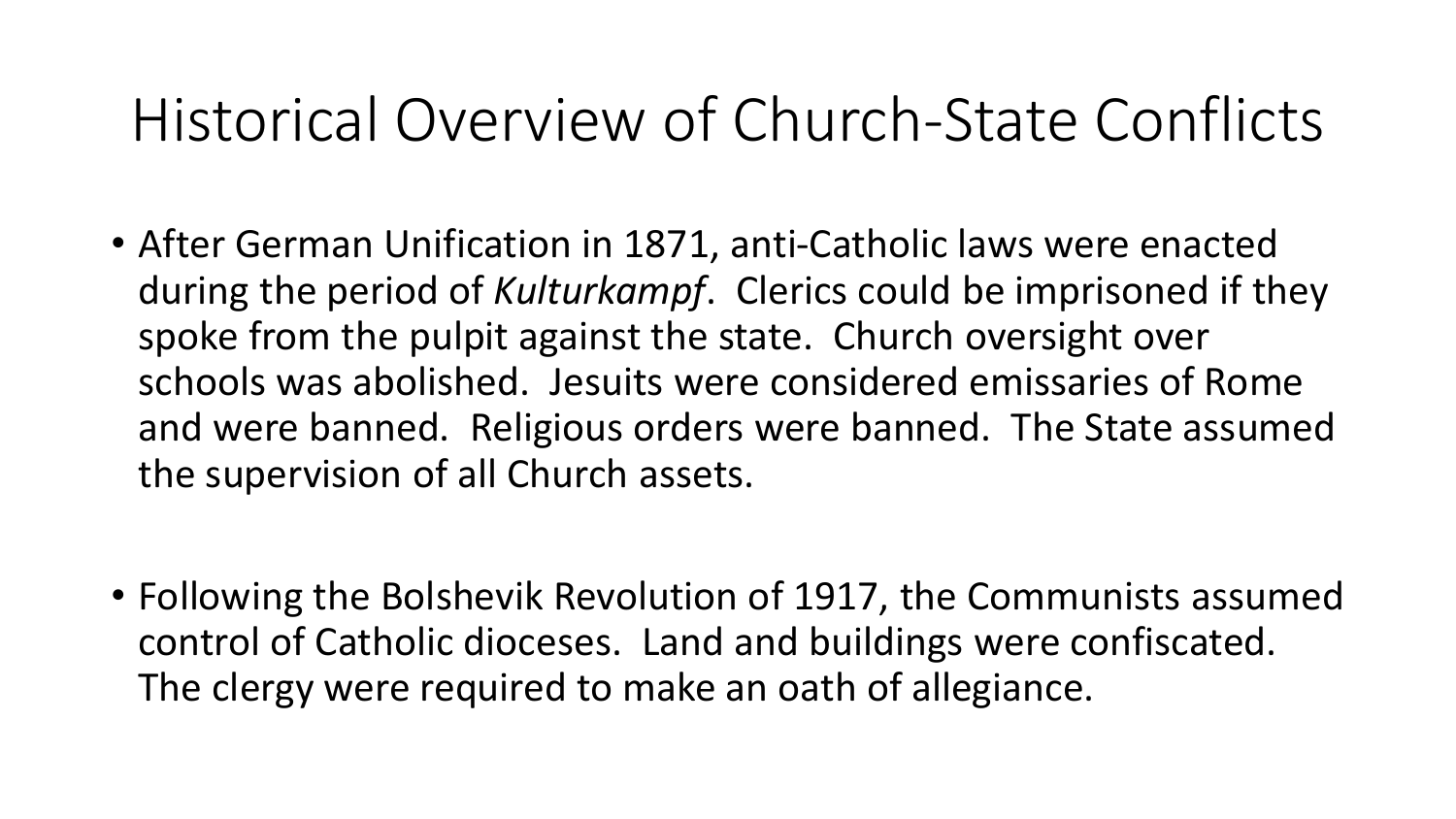#### U.S. Constitution

- **Amendment I** of the **US Constitution**: Congress shall make no law respecting an establishment of religion, or prohibiting the free exercise thereof; or abridging the freedom of speech, or of the press; or the right of the people peaceably to assemble, and to petition the Government for a redress of grievances.
- The Constitution imposes a limitation on the Federal Government which cannot establish a religion or prohibit the exercise of religion.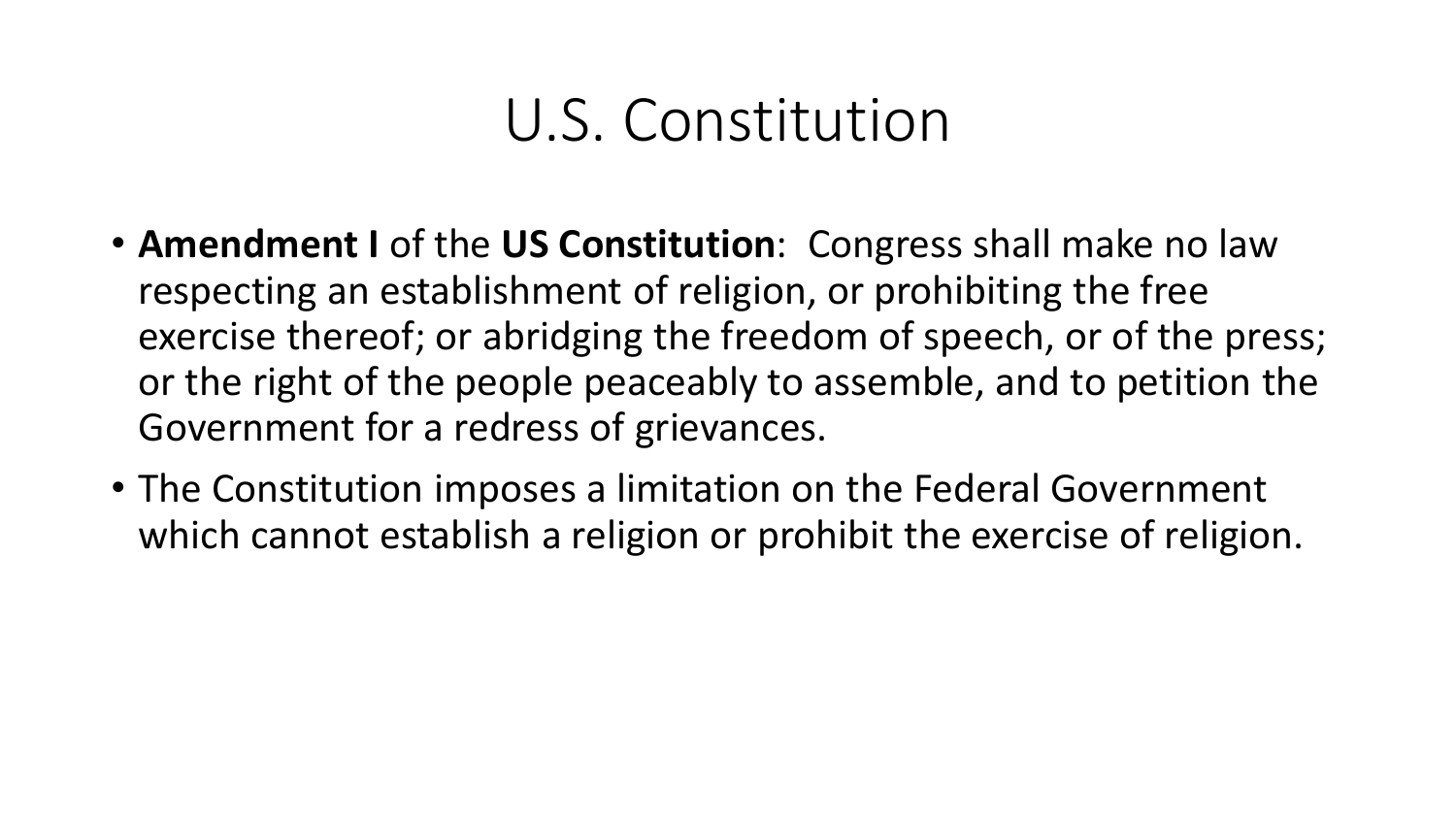#### U.S. Constitution

- **Amendment XIV, Section 1**: All persons born or naturalized in the United States, and subject to the jurisdiction thereof, are citizens of the United States and of the State wherein they reside. No State shall make or enforce any law which shall abridge the privileges or immunities of citizens of the United States; nor shall any State deprive any person of life, liberty, or property, without due process of law; nor deny to any person within its jurisdiction the equal protection of the laws (adopted in 1868).
- By this Amendment, State Governments are also prohibited from passing a law limiting the free exercise of religion by the "privileges and immunities" clause.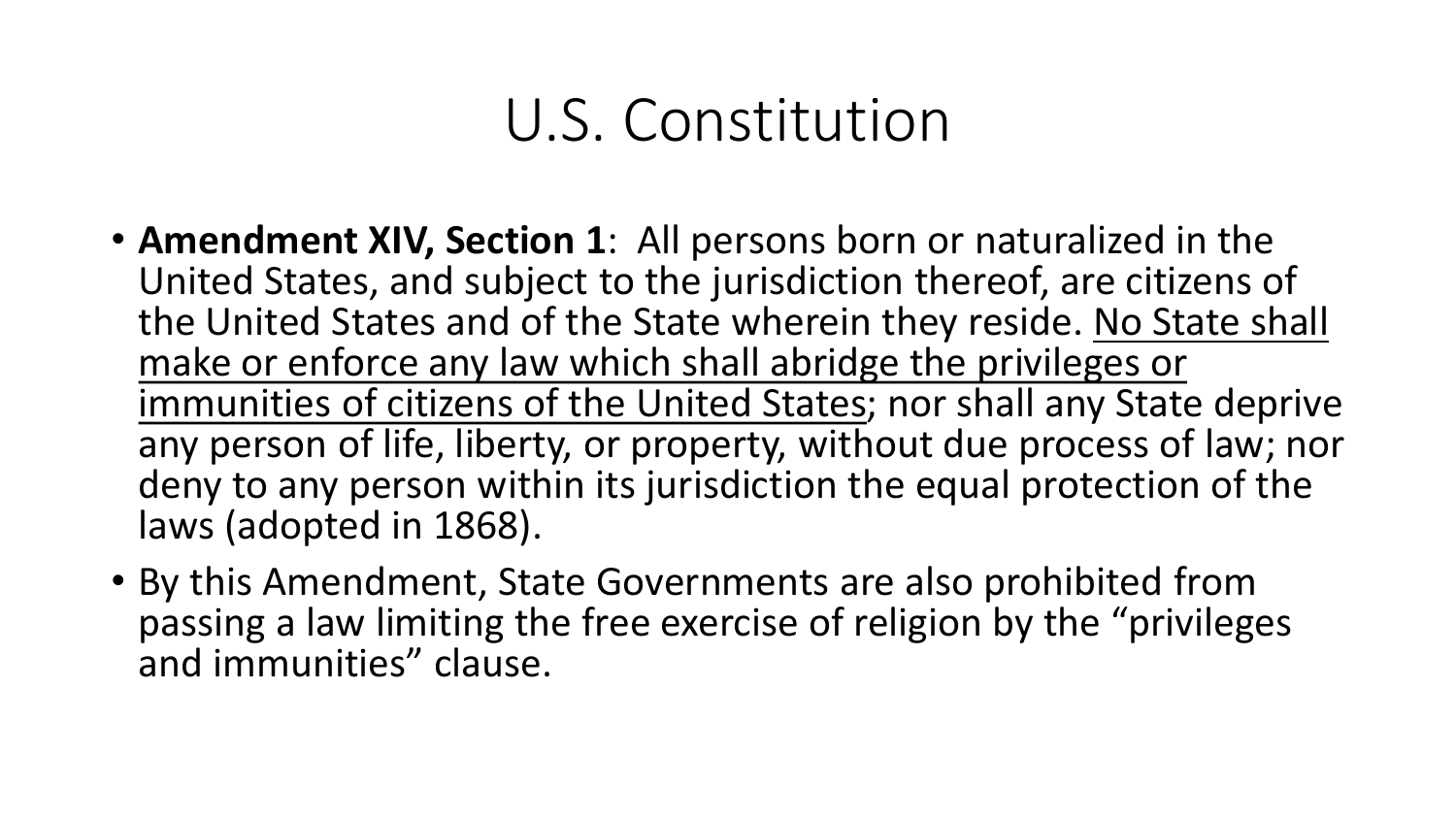## Separation of Church and State

- The Doctrine of Separation of Church and State is attributed to a letter of Thomas Jefferson written in 1802 in which he spoke of a wall of separation.
- This doctrine has often historically been cited as imposing a strict and absolute separation that must never be crossed by government.
- **Engel v. Vitale**, 370 U.S. 421 (1962) dealt with the prohibition of prayer in public schools. In the lone dissent, it was observed, "I think that the Court's task is not responsibly aided by the uncritical invocation of metaphors like the 'wall of separation,' a phrase nowhere to be found in the Constitution."
- More recently, the more secular trend has been to keep the Church strictly separated from the State.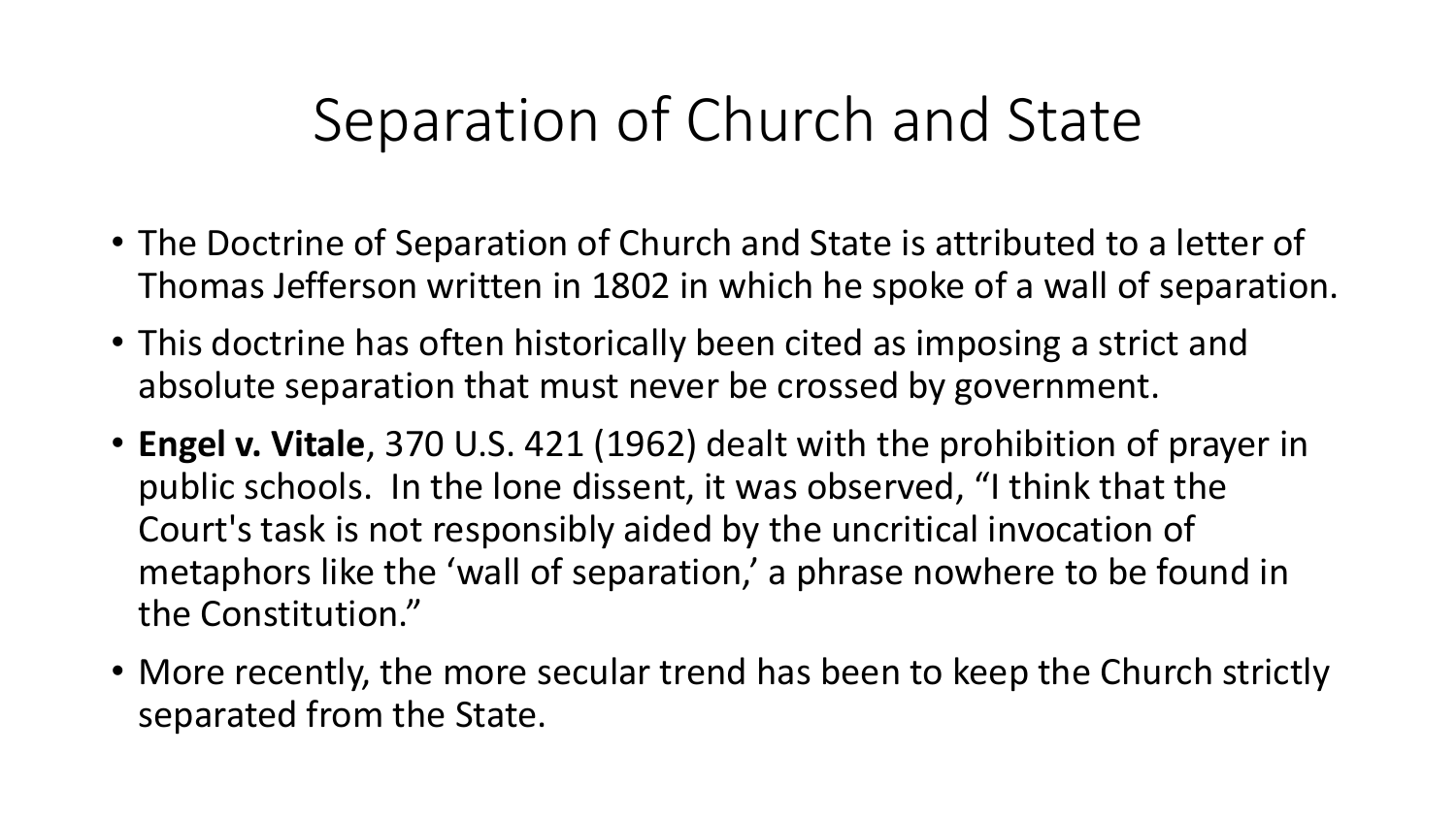#### Separation of Church and State

- **Reynolds v. United States**, 98 U.S. 145 (1878) addressed the practice of polygamy by the Church of Jesus Christ of Latter-Day Saints. The ban on polygamy was upheld as it was not the prohibition of a religious practice, but the public interest in the institution of marriage.
- **Everson v. Board of Education**, 330 U.S. 1 (1947) addressed using taxpayer funds to transport children to a parochial school. The ruling permitted the use of public moneys for this purpose, because the benefit passed to the students and not the religious entity.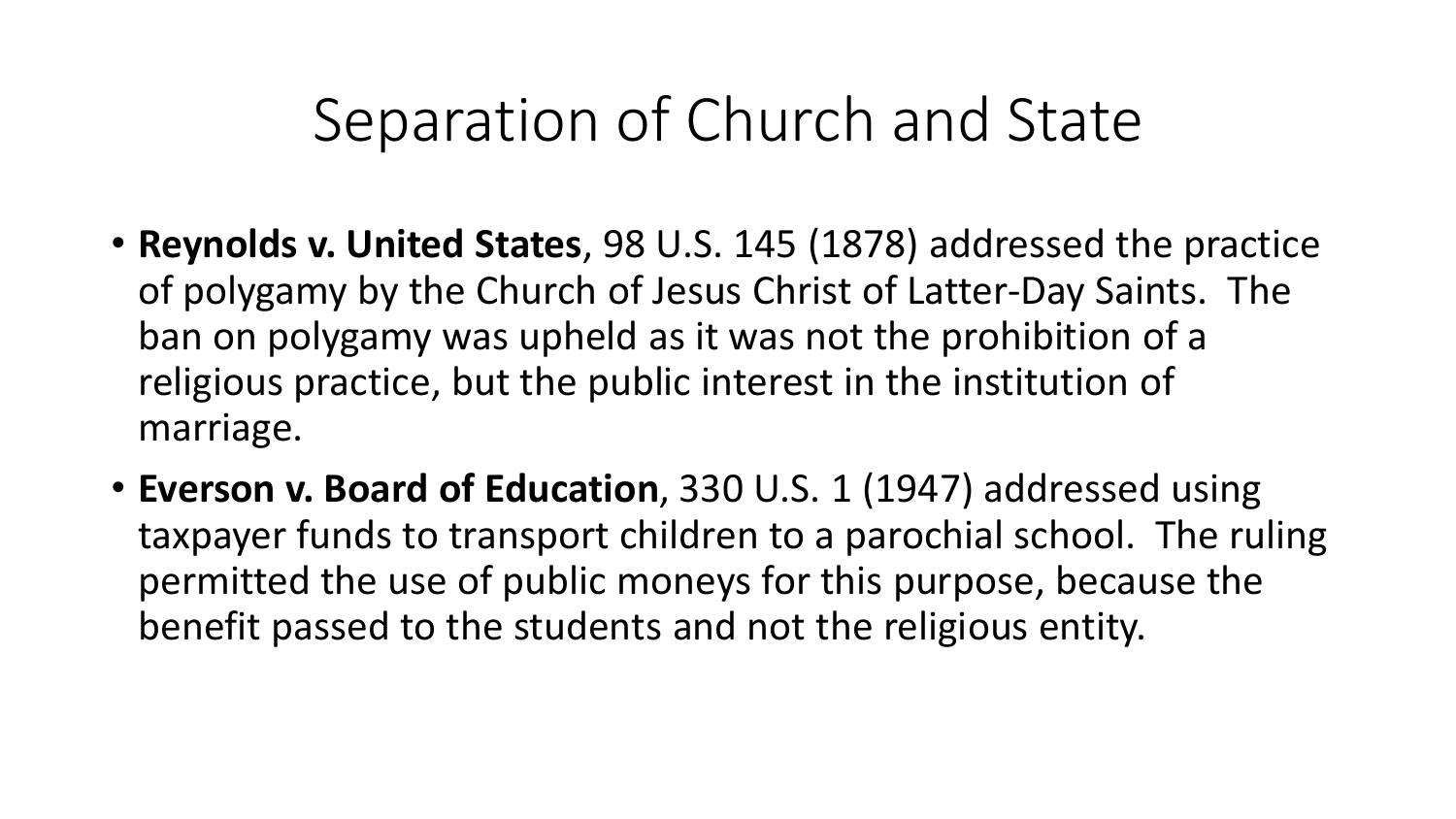## Separation of Church and State

- In **Lemon v. Kurtzman**, 403 U.S. 602 (1971), the Supreme Court dealt with the question of the use of public funds in religious schools. The Court held that a total separation is not possible in an absolute sense. Rather, a three-pronged "Lemon Test" is applied:
- 1. The law must have been adopted with a neutral or non-religious purpose.
- 2. The principle or primary effect must be one that neither advances nor inhibits religion.
- 3. The law must not result in an "excessive entanglement" of government with religion.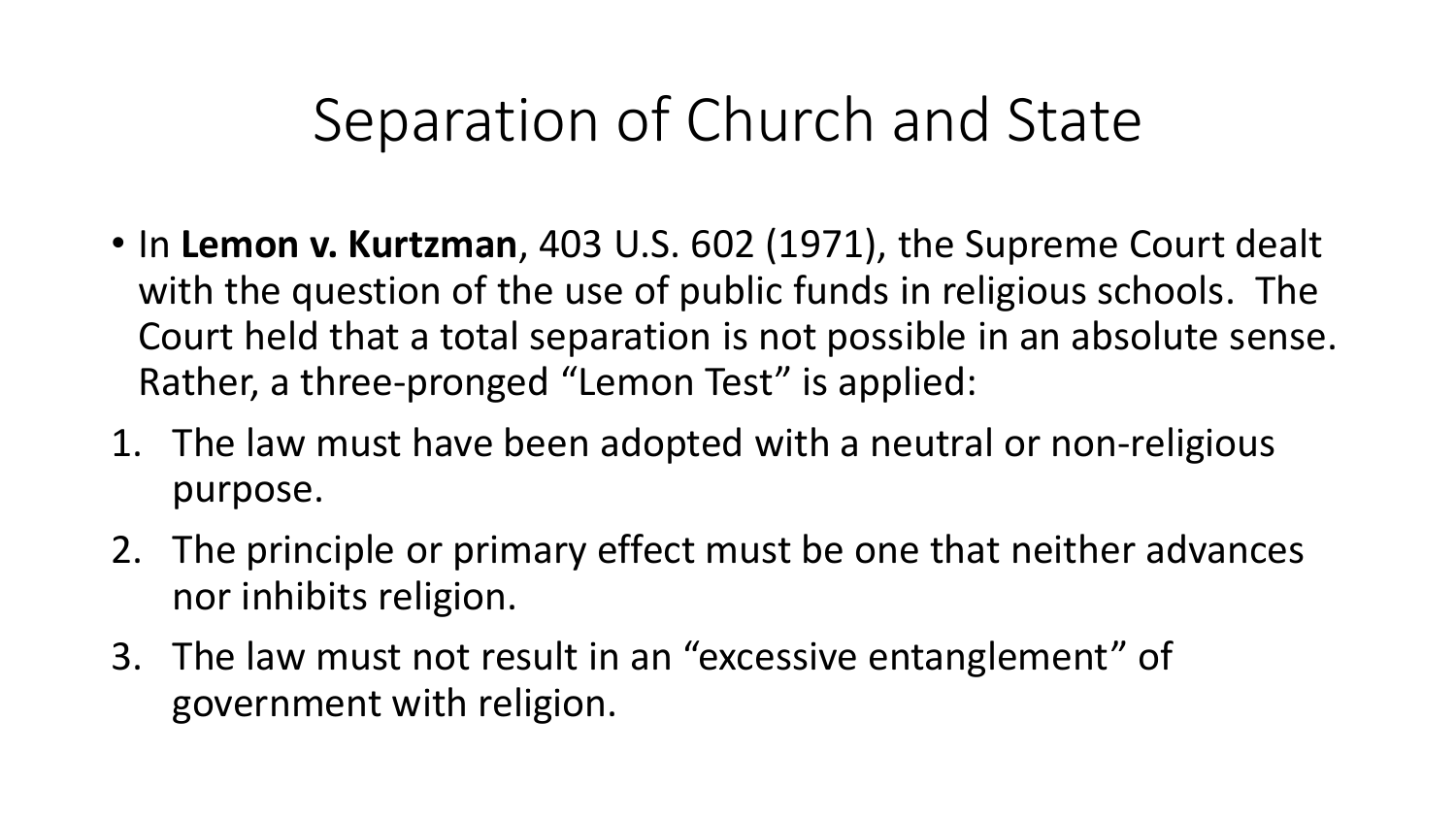#### Three types of Church State Cases

1) Questions regarding the **Establishment of religion**: The role of the government or a public official in a religious matter. For example, the use of public funds, a public official leading prayer, or the establishment of a religious public display or monument.

2) Questions regarding the **Free exercise of religion**: The limitations on the government by which religions should be free and unburdened by laws or regulations in the practice of religion. For example, exemptions granted to religious organizations who can discriminate when selecting ministers or administering rites of worship.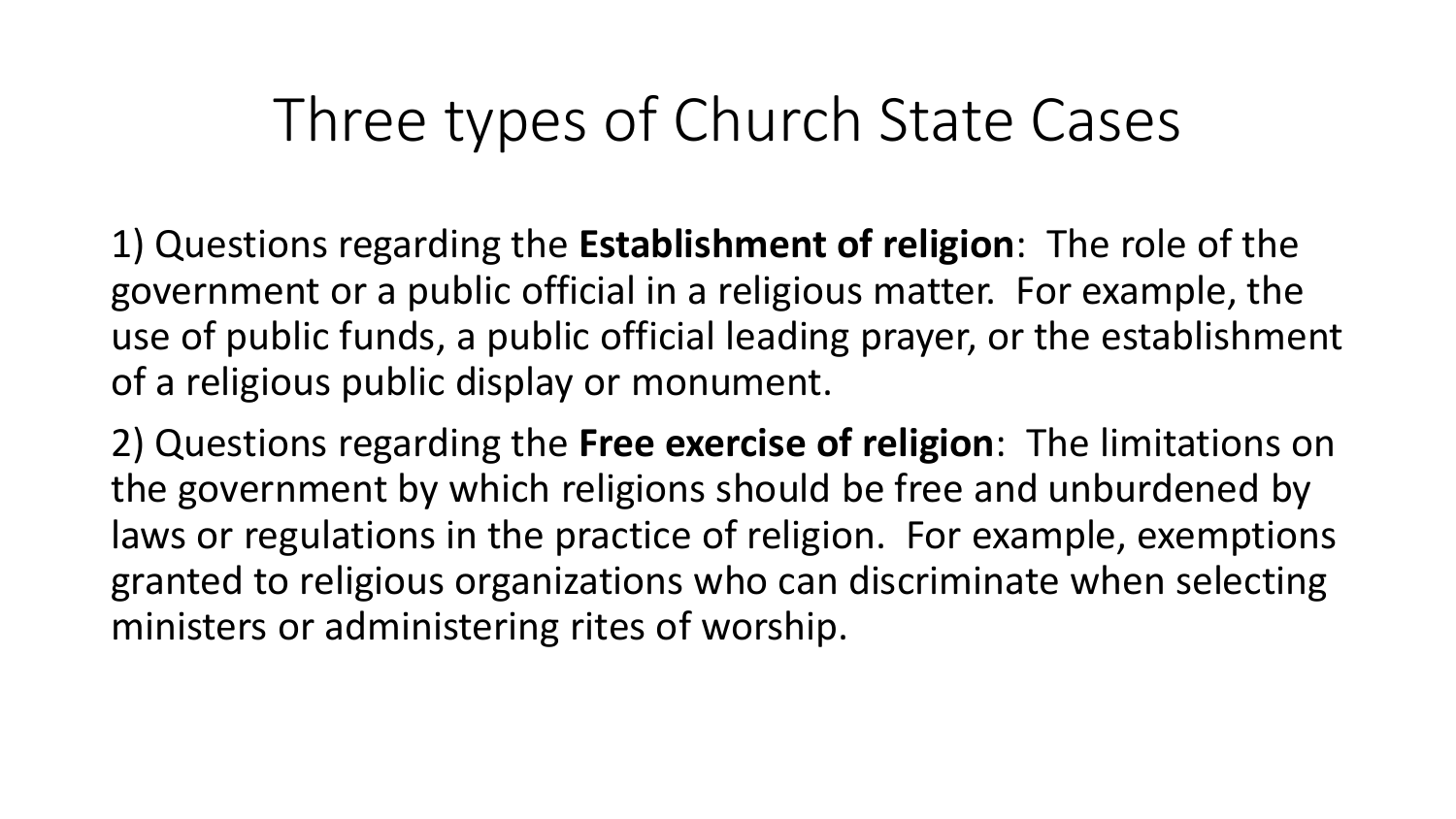## Three types of Church State Cases

3) Lately, the government has sought to use regulation to dictate to religions what they must do,

- a. by expanding the reach of what is considered "**public policy**" and
- b. by pitting the rights of an individual against the rights of an institution.
- For example, the individual right to abortion, contraception, same sex marriage, or transgenderism can be contraposed against religious institution's right to religious expression.
- The concept of "Freedom of Religion" has undergone a shift to a much more secular approach. "Freedom to practice Religion" vs "Freedom from Religion."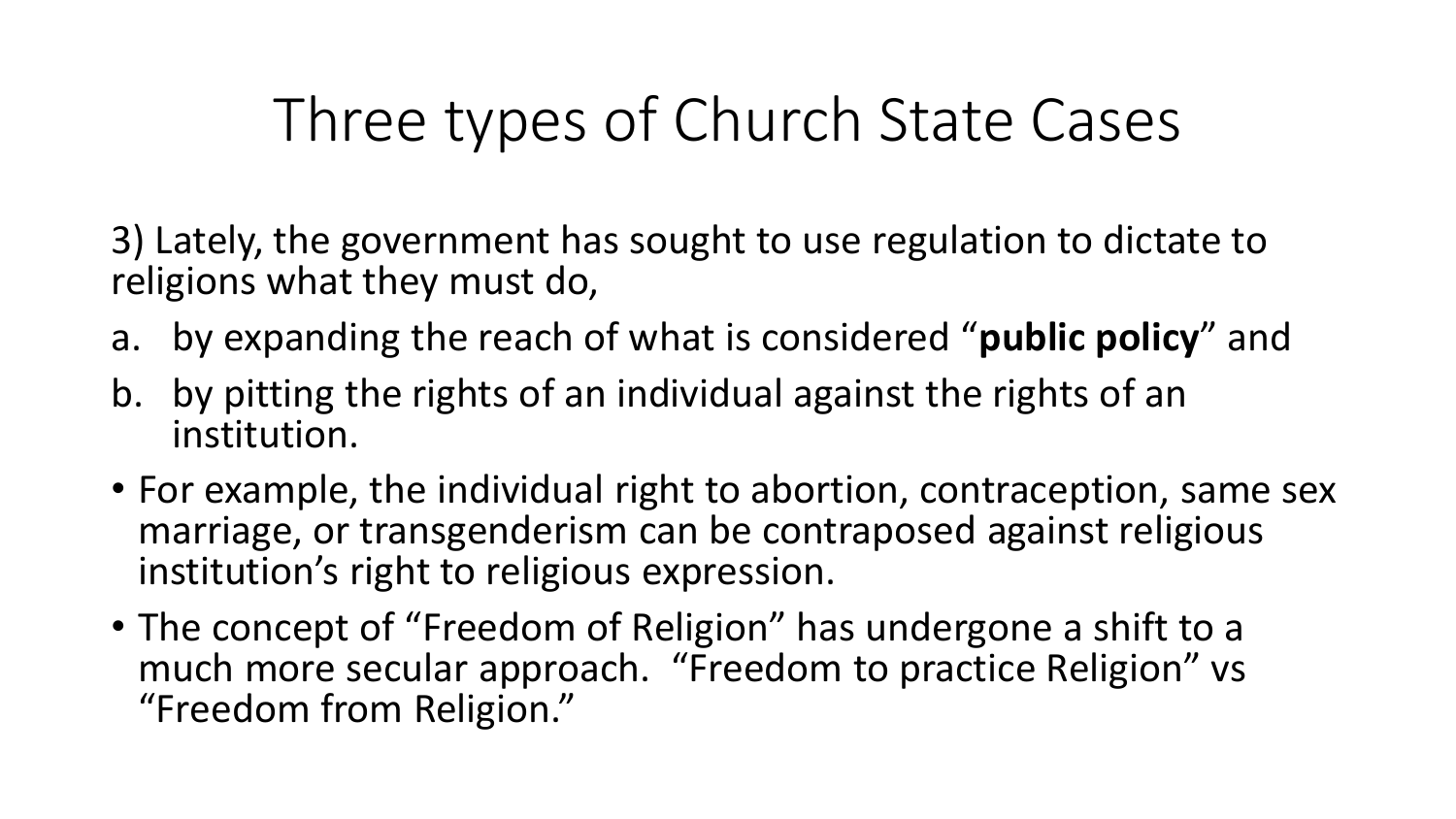# The expansion of Public Policy

- The civil concept of public policy is an evolving reality that is redefined according to time and circumstances. Examples include:
- In California, the state Department of Managed Health Care in 2014 began demanding that all health plans under its jurisdiction—even those purchased by churches and other religious organizations—must cover elective abortions for any reason, including late-term abortions and those performed for "sex selection." A similar law was passed in Illinois in 2017 but was enjoined.
- In Illinois, Catholic Charities had to withdraw from adoption services because all adoption agencies were required to adopt to same sex couples. A religious exemption which was granted in New York was not included in the Illinois legislation.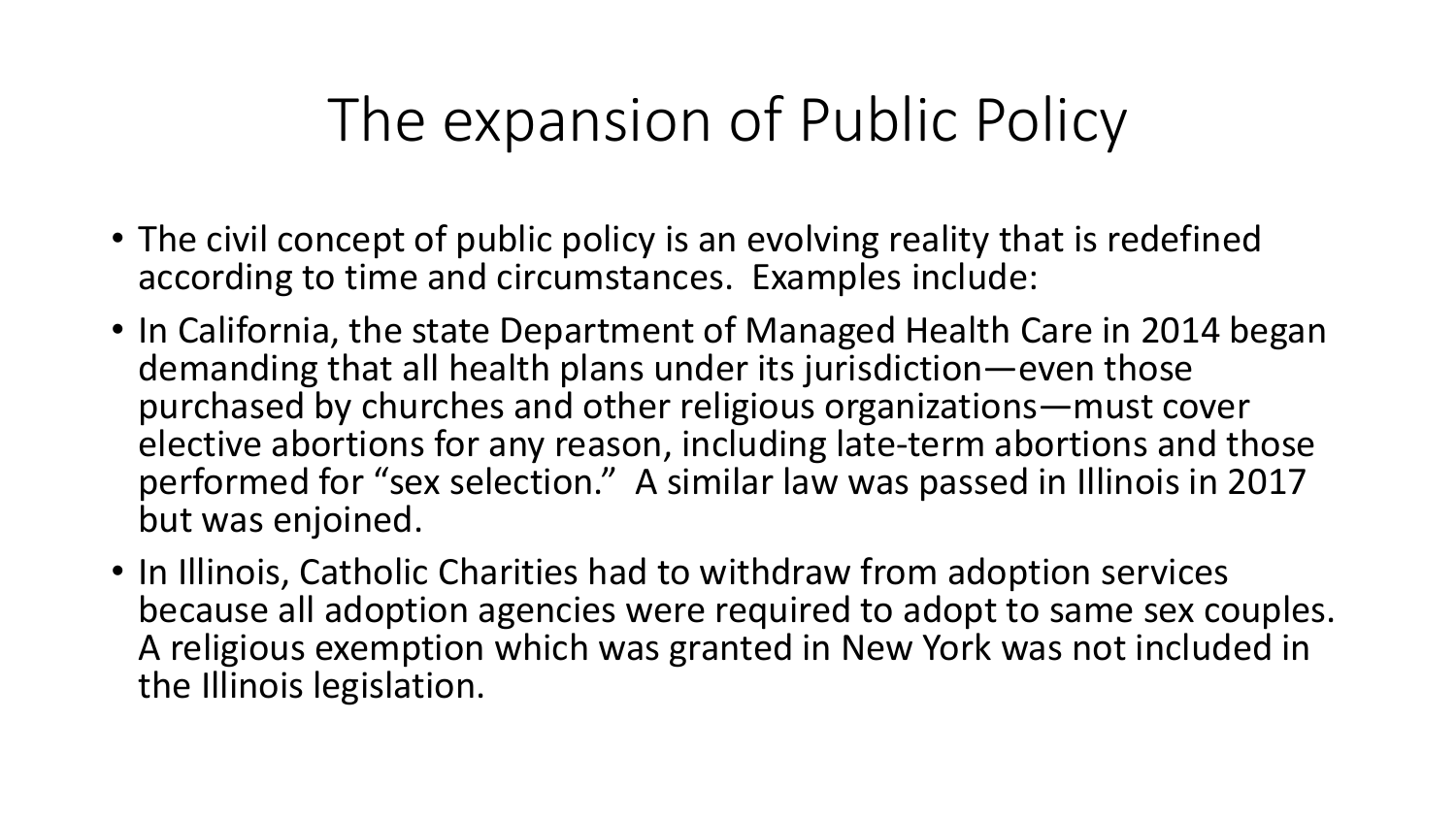# The expansion of Public Policy

- Some general issues related to public policy include:
- Regarding gay marriage: The obligation to solemnize a same-sex wedding. The obligation to provide goods or services for a same-sex wedding. The obligation to adopt to same sex parents.
- Regarding contraception: The obligation of an employer to pay for morally objectionable services.
- Regarding abortion: The use of public funds to pay for abortions. The obligation of an employer to pay for an abortion.
- The limitation of a church because of its tax exempt status of a church. The selective limitation of a person or group's application for tax exemption.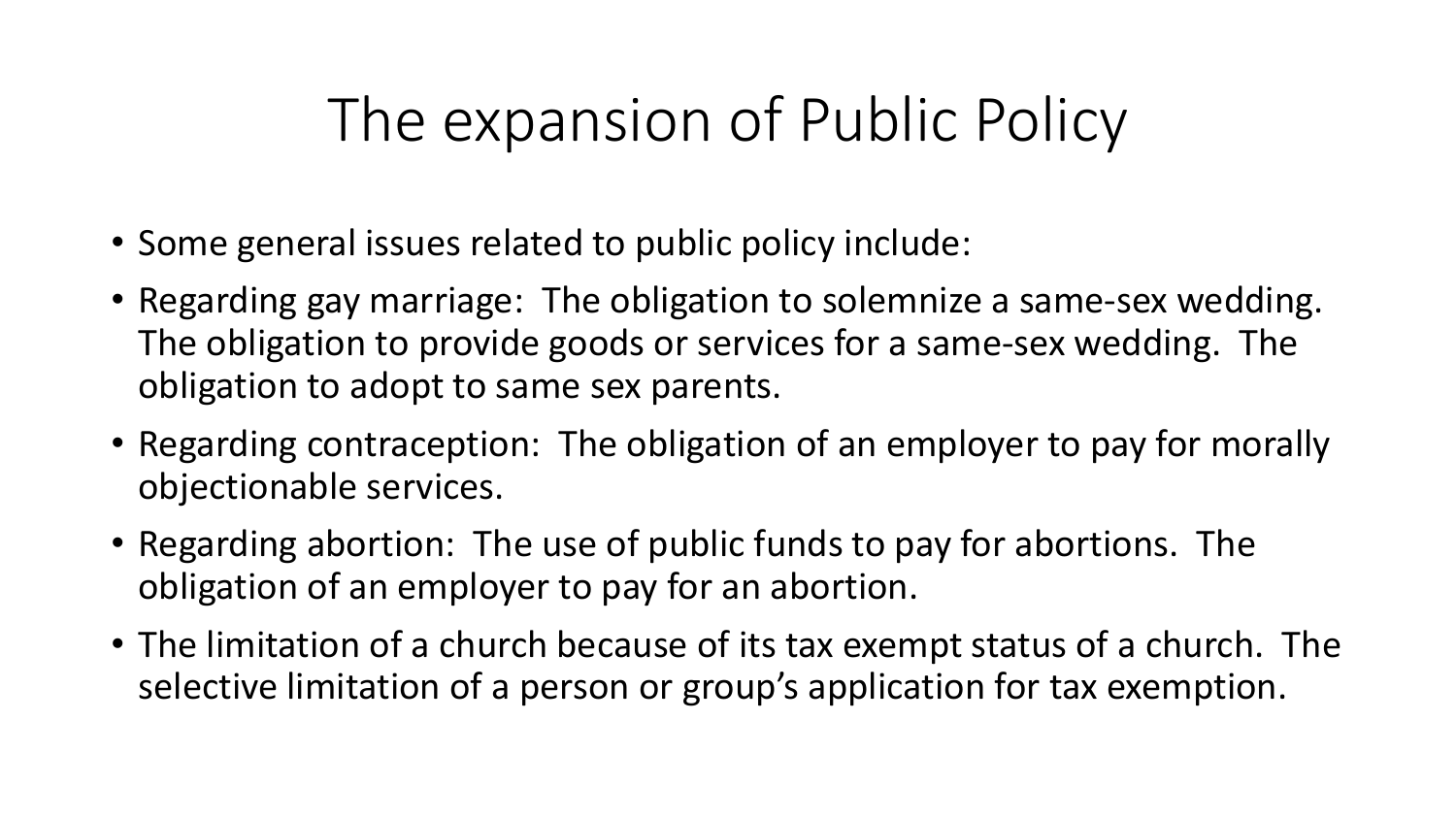#### Cooperation with evil

When must the Church oppose a restriction of religious liberty, and when can the restriction be tolerated?

Moral cooperation with an evil act can be Formal or Material.

- Formal cooperation occurs when the person takes part directly in the evil act.
	- Formal cooperation with an evil is never moral.
- Material cooperation occurs when the person provides material support for the evil act.
	- Material cooperation can be tolerated in certain circumstances.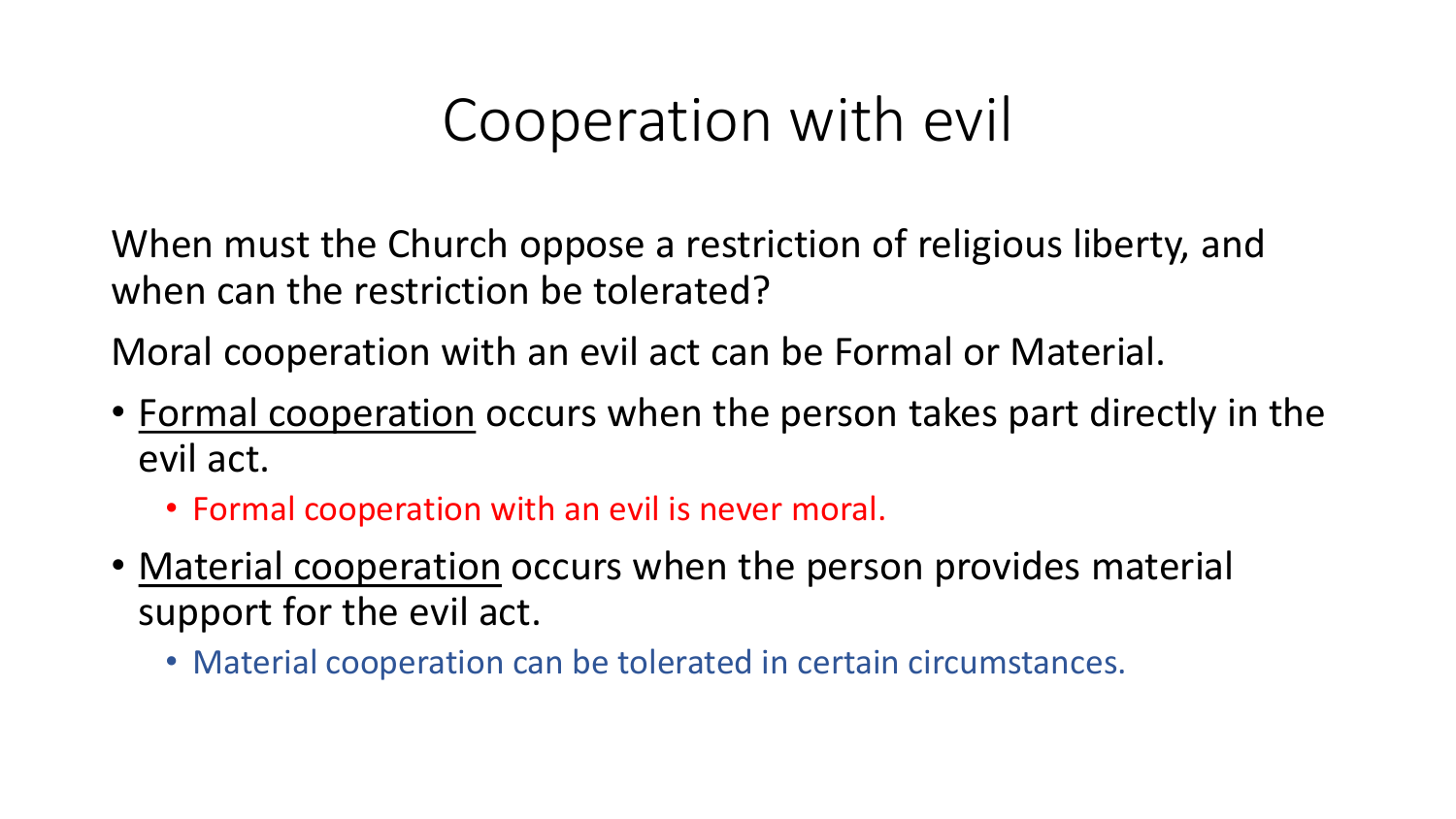#### Cooperation with evil

Material cooperation can be Immediate or Mediate.

- Immediate Material cooperation occurs when the person directly supports the evil act. The participation of the cooperator may be necessary to carry out the evil act.
	- Immediate Material cooperation with an intrinsic evil is never moral.
- Mediate Material cooperation occurs when the person provides some peripheral support for the evil act.
- Mediate Material cooperation can be proximate or remote, depending on how close the cooperator is to the evil act.
	- Mediate Material cooperation can be tolerated in certain circumstances.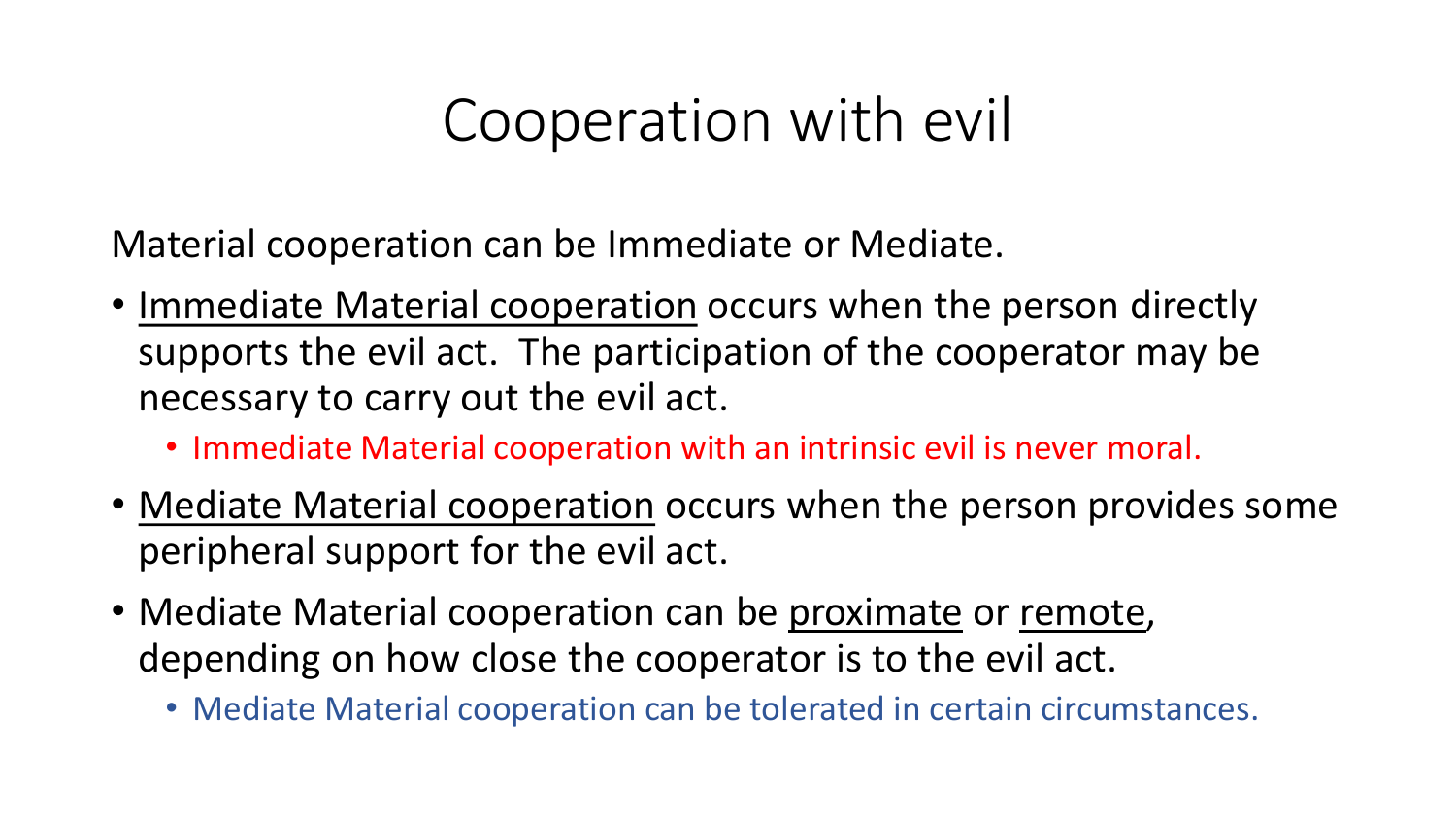#### Cooperation with evil



Mediate Material cooperation can be permitted depending on the circumstances:

- Whether the act is intrinsically evil
- Whether the cooperation is necessary to avoid other serious damage
- The proportion between the good to be achieved and the evil to be tolerated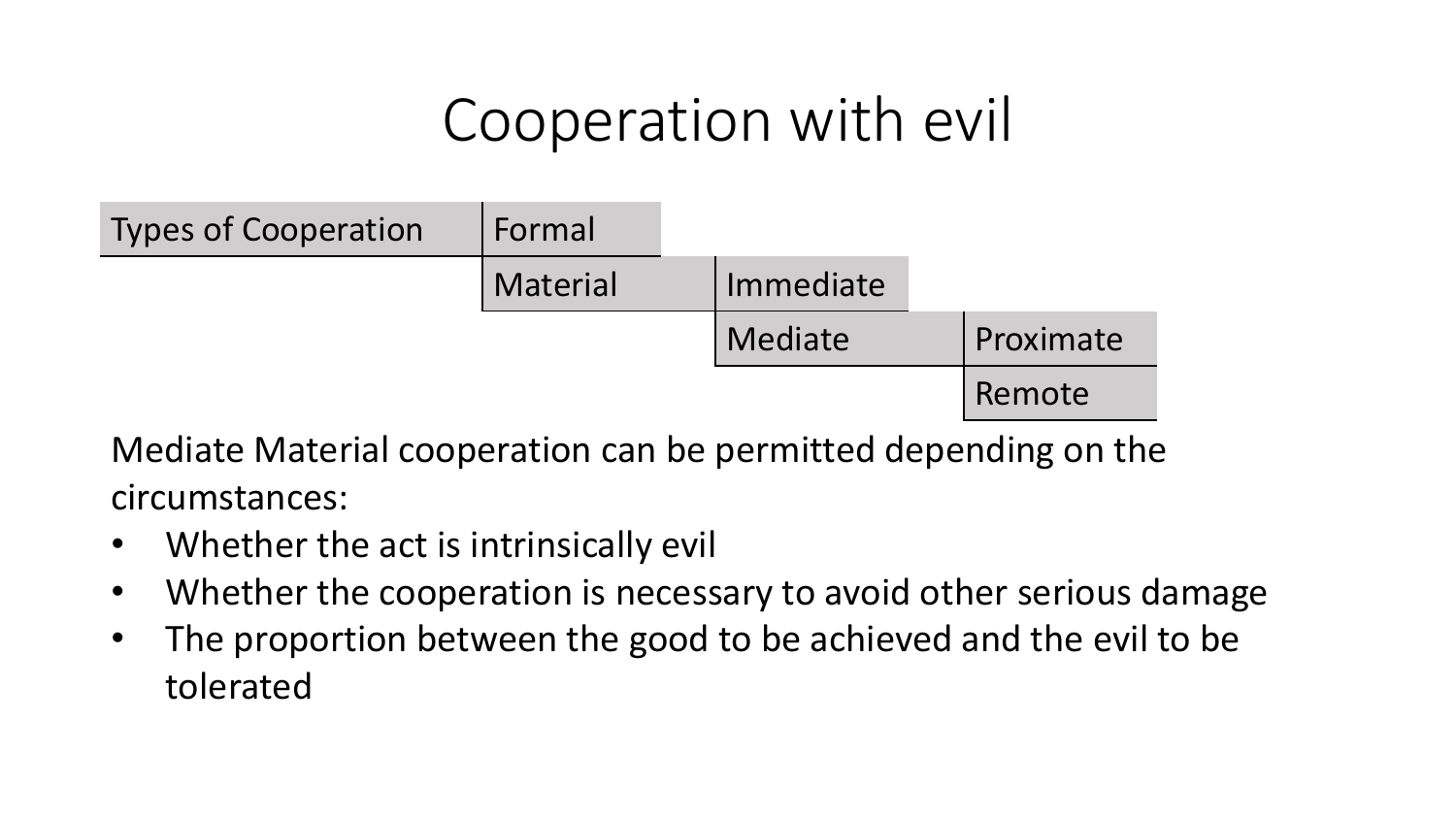- The USCCB regularly posts notices regarding upcoming legislation and timely information about matters of religious liberty and freedom of conscience.
- In March, 2012, the Committee on Religious Liberty of the USCCB issued the document, "Our First, Most Cherished Liberty: A Statement on Religious Liberty."
- A fundamental thesis is that we are both true Americans and faithful Catholics, that we take pride in both of these aspects, and that we want the freedom to be true to each of these characteristics.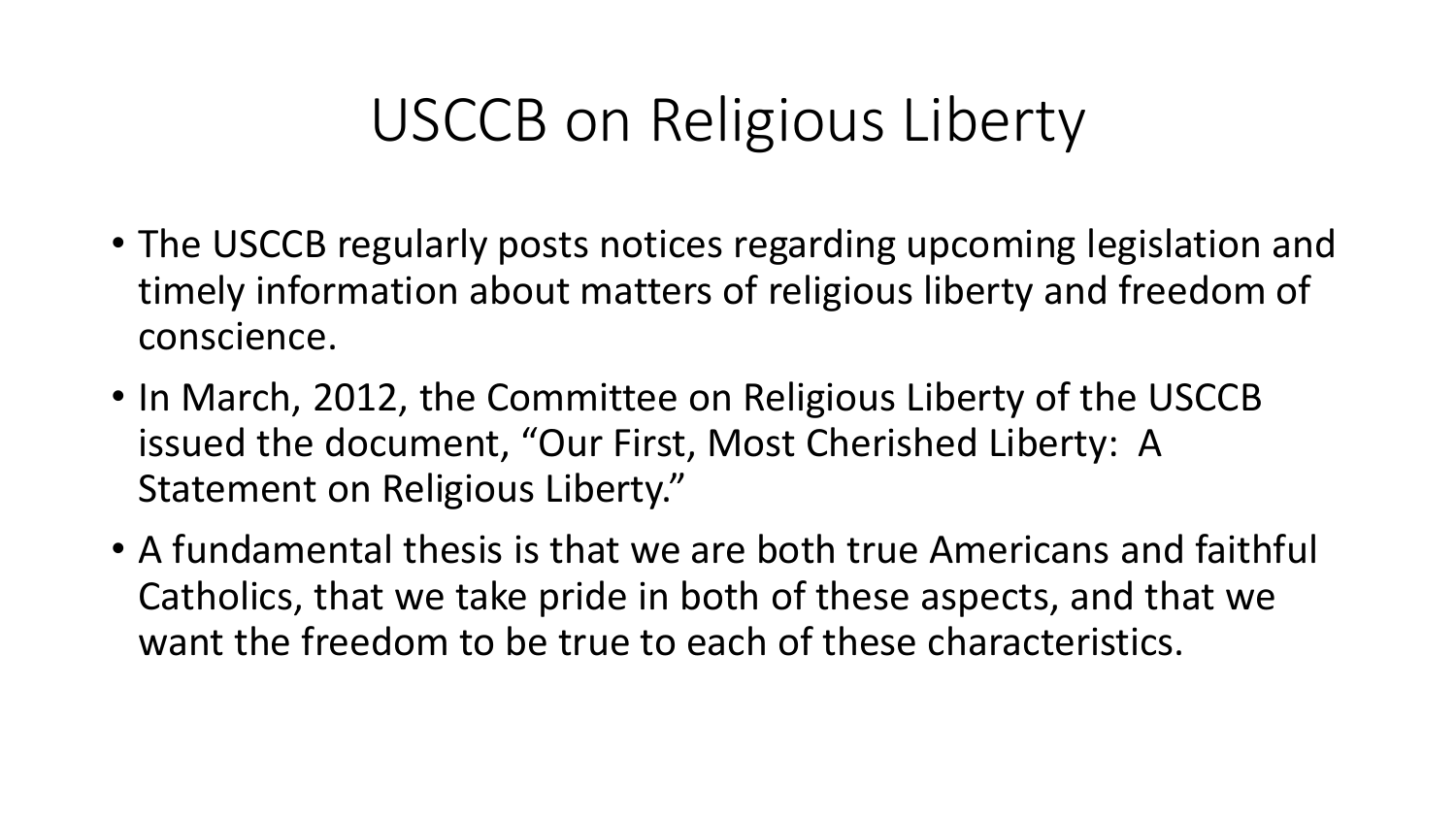- Our religious liberty does not come from Government, but rather is a gift from God.
	- We hold these truths to be self-evident, that all men are created equal, that they are endowed by their Creator with certain unalienable Rights, that among these are Life, Liberty and the pursuit of Happiness (Declaration of Independence).
- The freedoms we enjoy must always be actively defended. It is not enough to passively assume that our rights will be defended. To do so is to put at risk the right of conscientious objection on the part of Catholic individuals.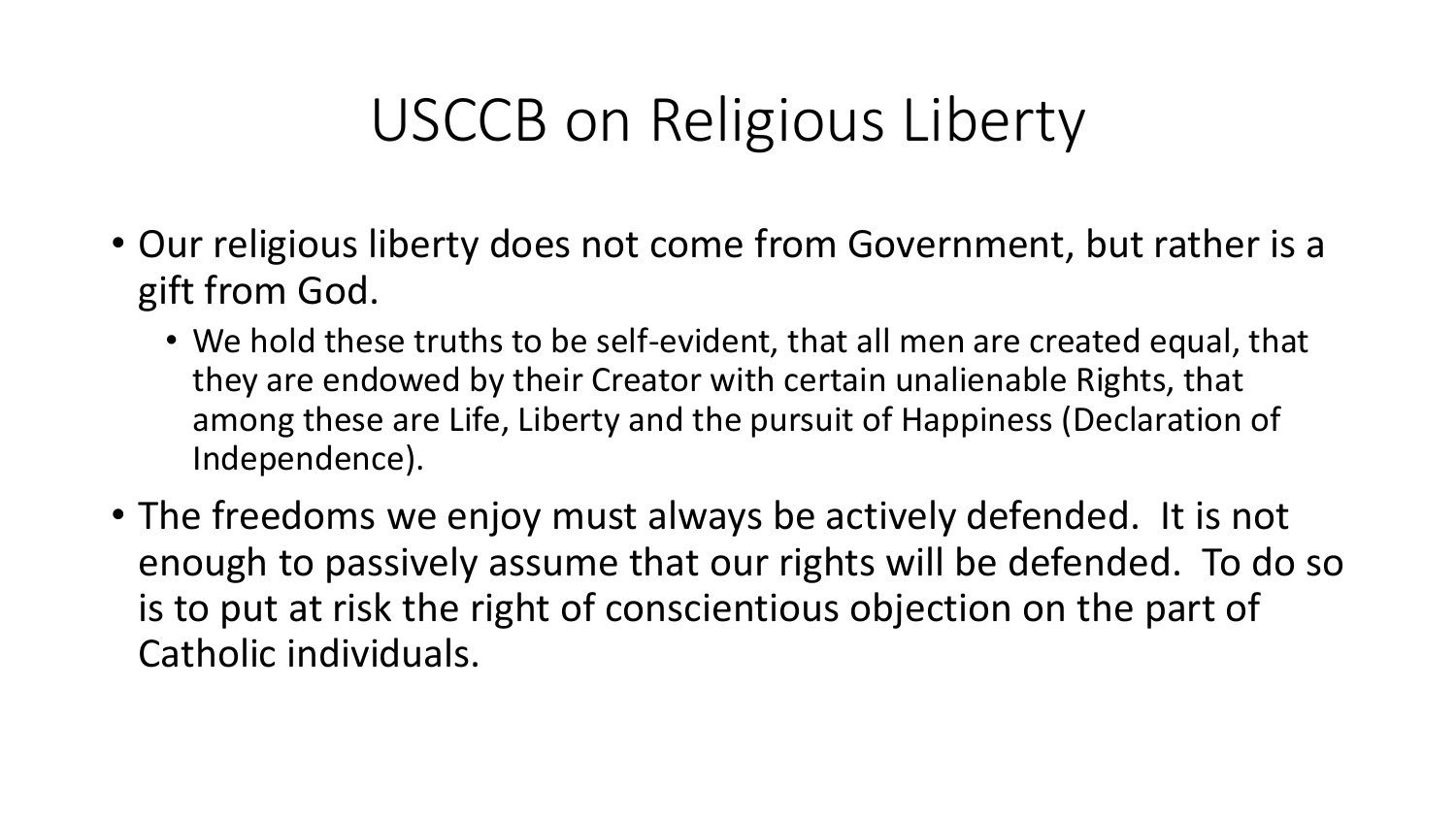Several examples were given of attacks on our religious liberty.

- For example, some states have placed restrictions on the rights of Catholic adoption agencies who do not wish to place children with same sex couples.
- The primary example is the HHS mandate for contraception, sterilization, and abortion inducing medication under the Affordable Care Act.
	- "This is not a matter of whether contraception may be prohibited by the government. This is not even a matter of whether contraception may be supported by the government. Instead, it is a matter of whether religious people and institutions may be forced by the government to provide coverage for contraception or sterilization, even if that violates their religious beliefs."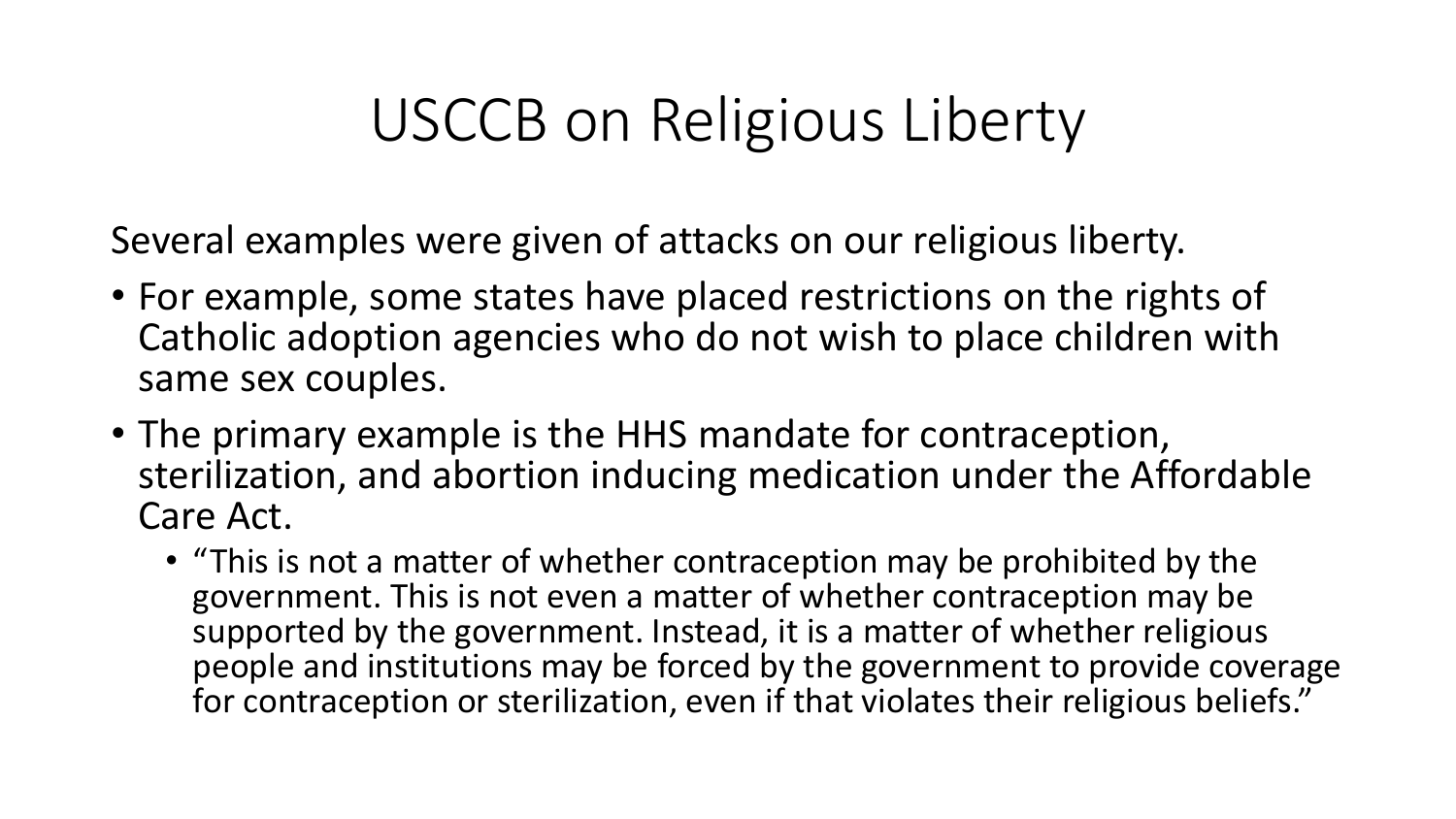- Religious Liberty is more than the freedom to worship. Catholics want to be able to live their faith both in church and in the public square, both on Sunday and on every other day of the week.
- The heritage of our country is strongly rooted in religious freedom, citing the history of those coming to America and the strong commitment to incorporating the Bill of Rights into the Constitution at its ratification.
- Our tradition of religious freedom is also reflected in the writings of Martin Luther King, Jr. who worked for laws that are in accord with true justice.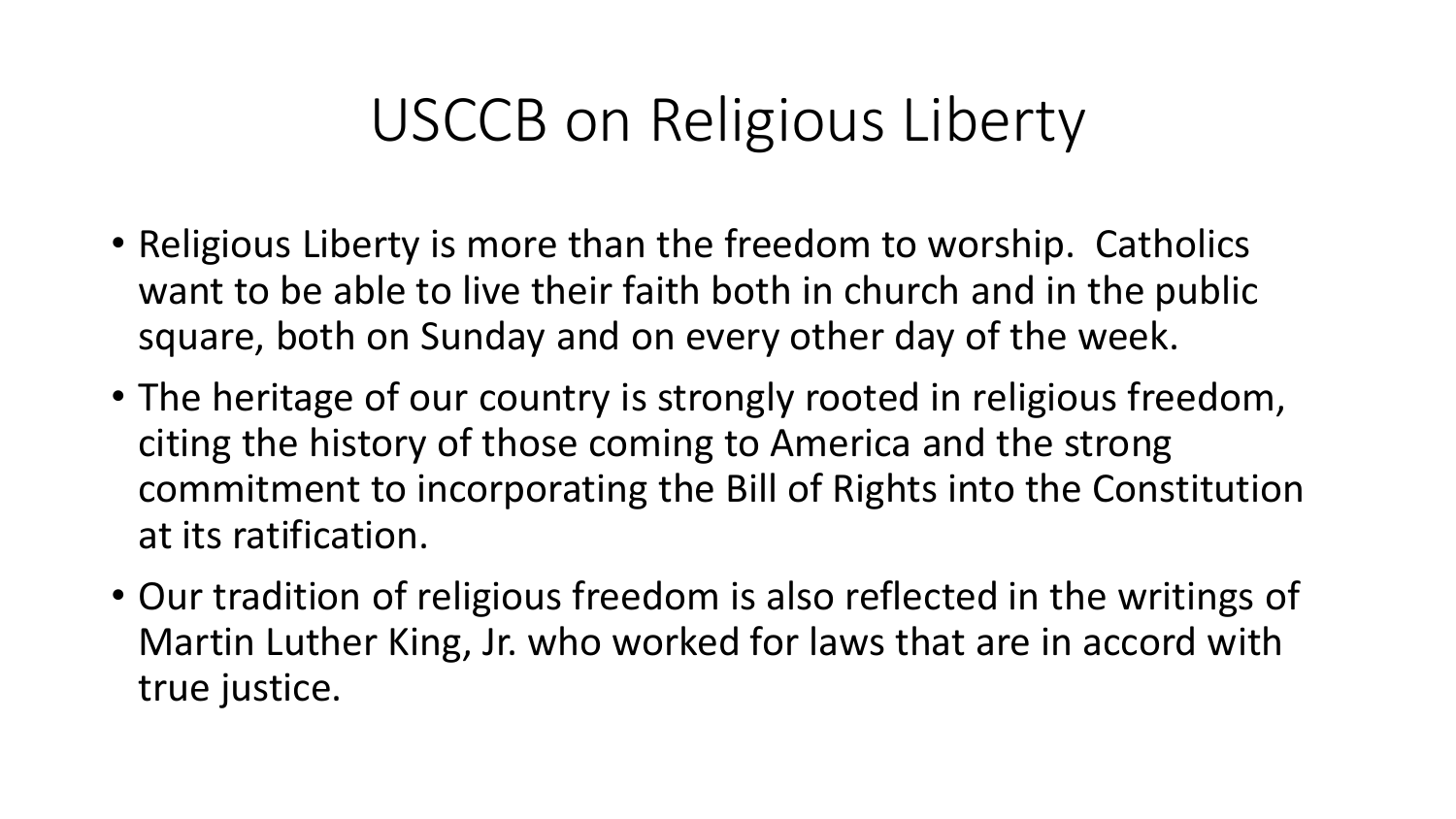## USCCB on Religious Liberty: Hosanna-Tabor

- In the past several years, several unanimous decisions of the Supreme Court have imposed limits on the regulatory powers of the Government.
- The USCCB highlighted one particular Supreme Court decision on religious liberty: **Hosanna-Tabor Evangelical Lutheran Church and School v. Equal Employment Opportunity Commission**, 565 U.S. 171 (2012).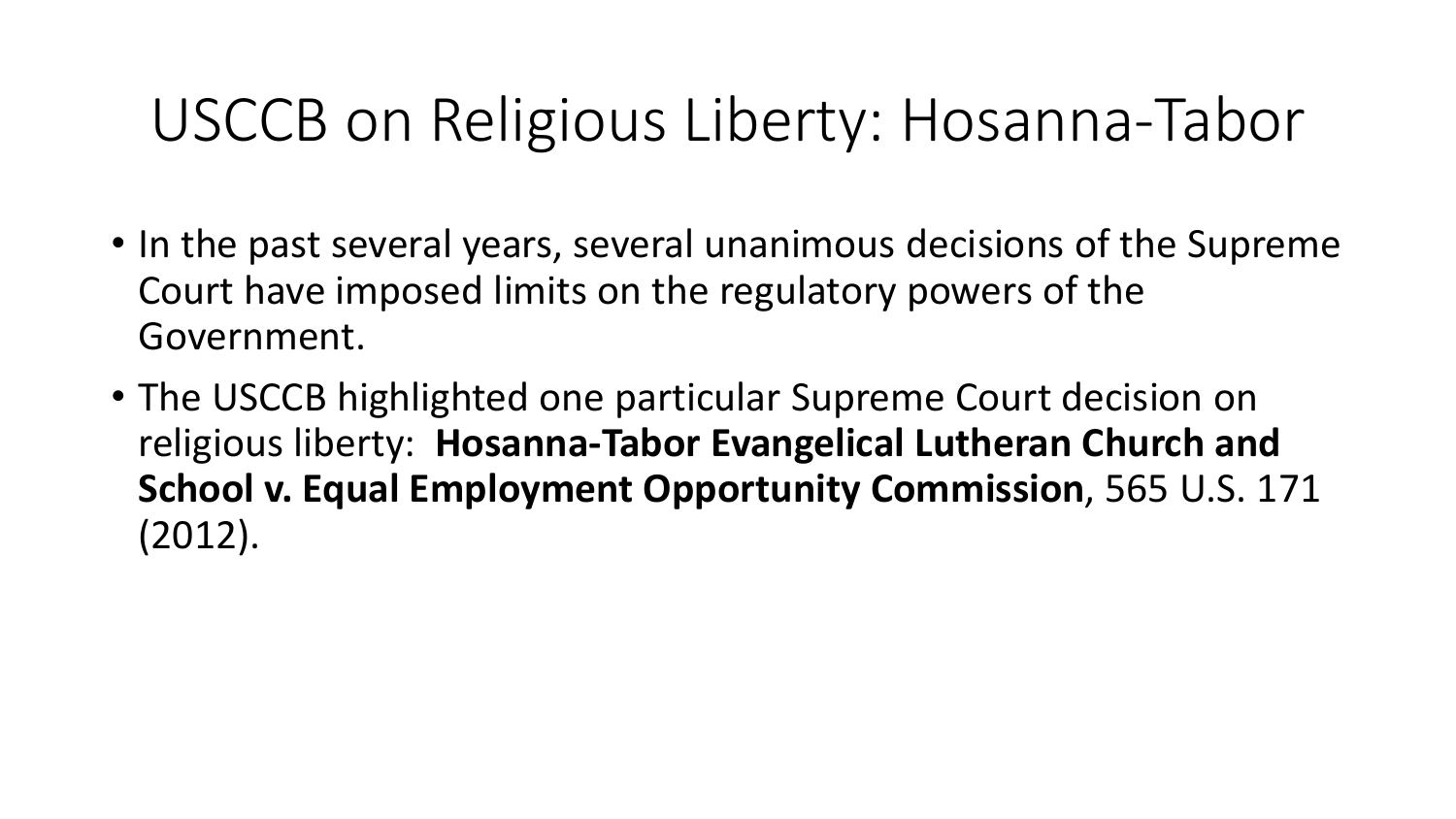## USCCB on Religious Liberty: Hosanna-Tabor

- This case dealt with a teacher in a religious school who left on disability in 2004, but who wished to come back in 2005 after being cleared to return to work. As her position was filled, she sued under the Federal Americans with Disabilities Act.
- The Justice Department argued before the Supreme Court that the right of the Government to prevent discrimination on the basis of a disability supersedes the right of a religious organization to hire its own employees.
- The Court viewed the teacher, who was responsible for leading prayer, as a kind of "minister," meaning that the Government has no right to interfere in the choice of a religion to choose its own representatives.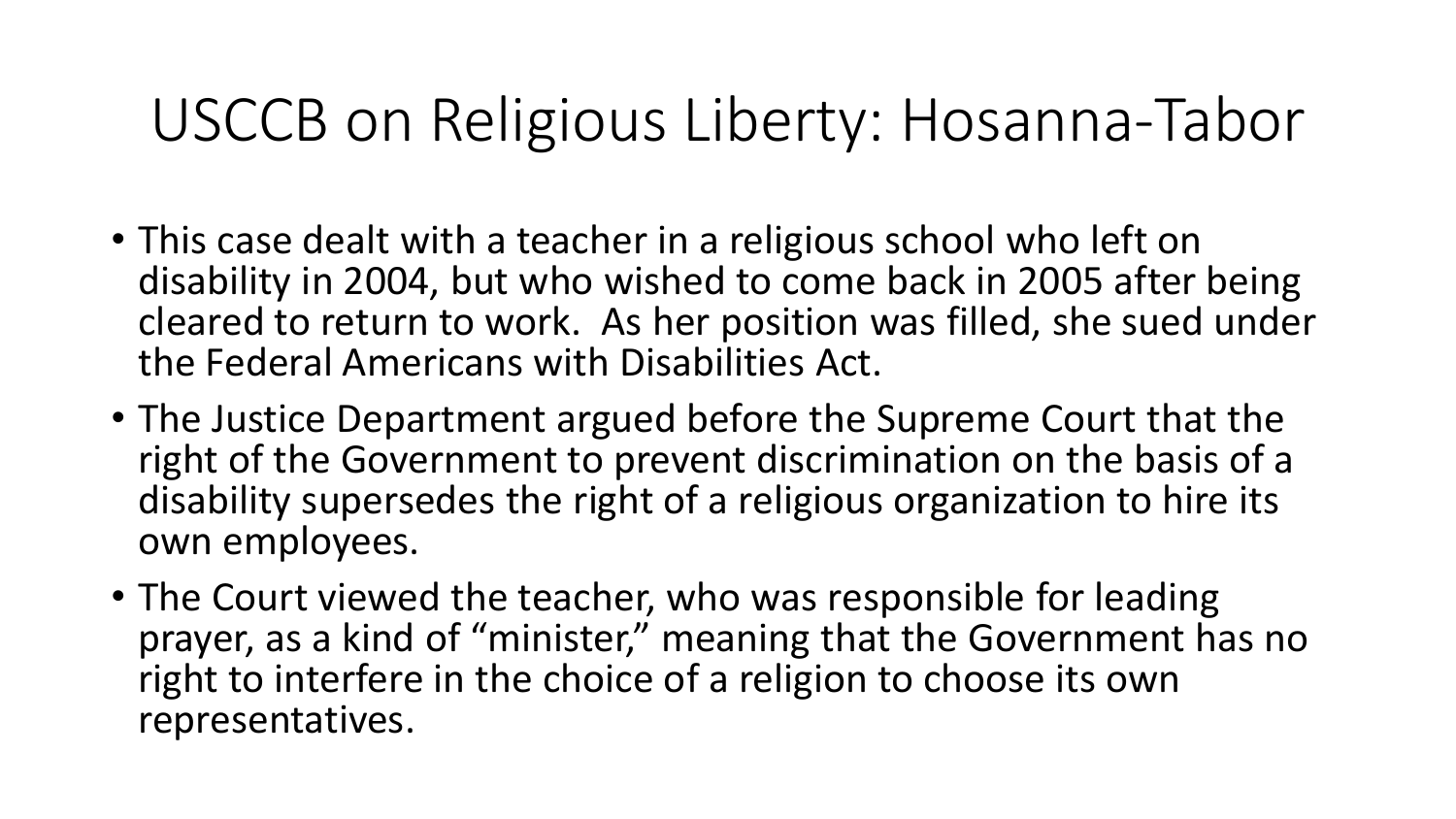## The Church's perspective on civil authority

• Can. 22 Civil laws to which the law of the Church yields are to be observed in canon law with the same effects, insofar as they are not contrary to divine law and unless canon law provides otherwise.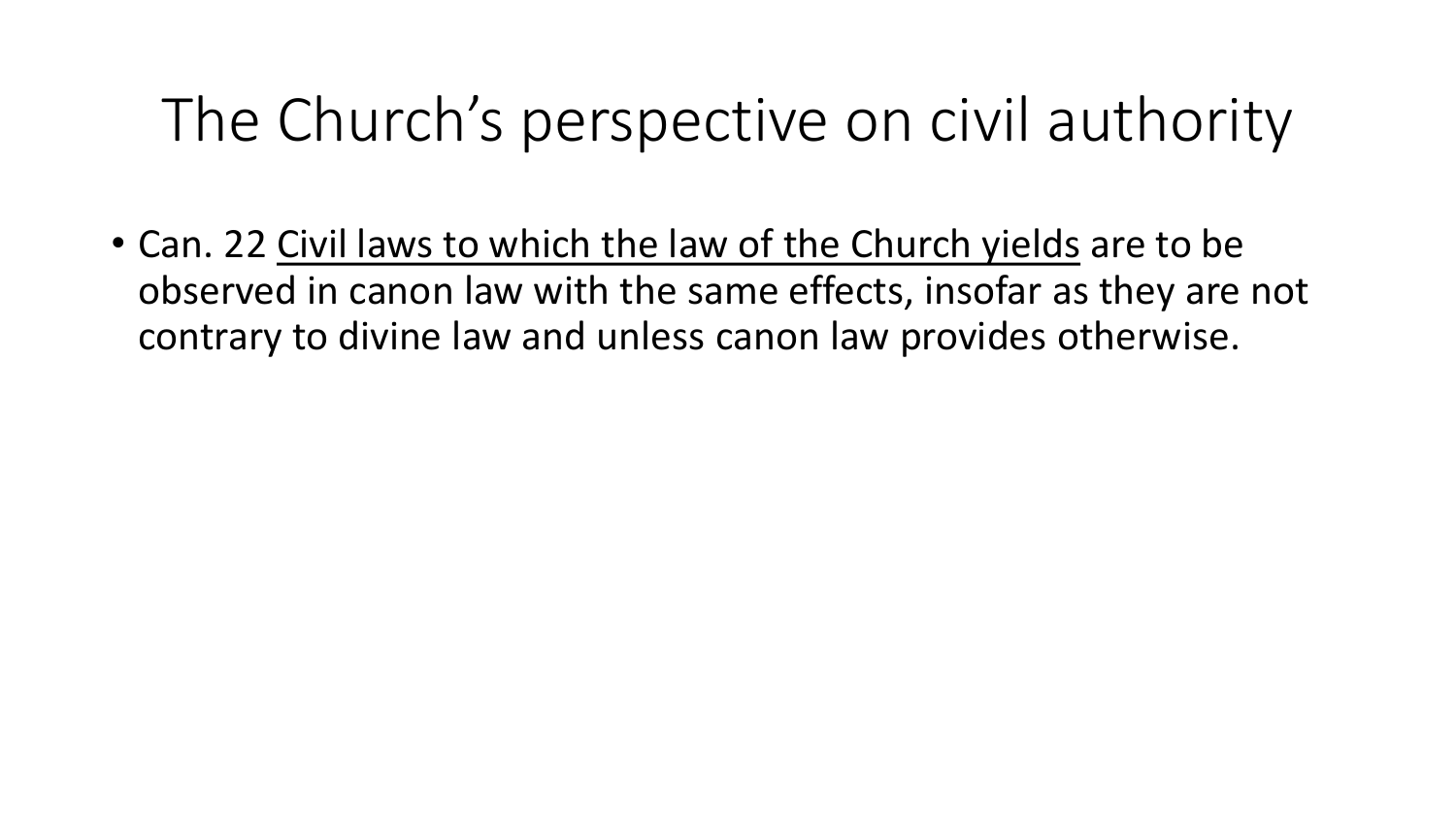# The Church's perspective on civil authority

- The Church exerts its independence from civil authority in some matters:
- Can. 747 §1. The Church, to which Christ the Lord has entrusted the deposit of faith so that with the assistance of the Holy Spirit it might protect the revealed truth reverently, examine it more closely, and proclaim and expound it faithfully, has the duty and innate right, independent of any human power whatsoever, to preach the gospel to all peoples, also using the means of social communication proper to it.
- Can. 1254 §1. To pursue its proper purposes, the Catholic Church by innate right is able to acquire, retain, administer, and alienate temporal goods independently from civil power.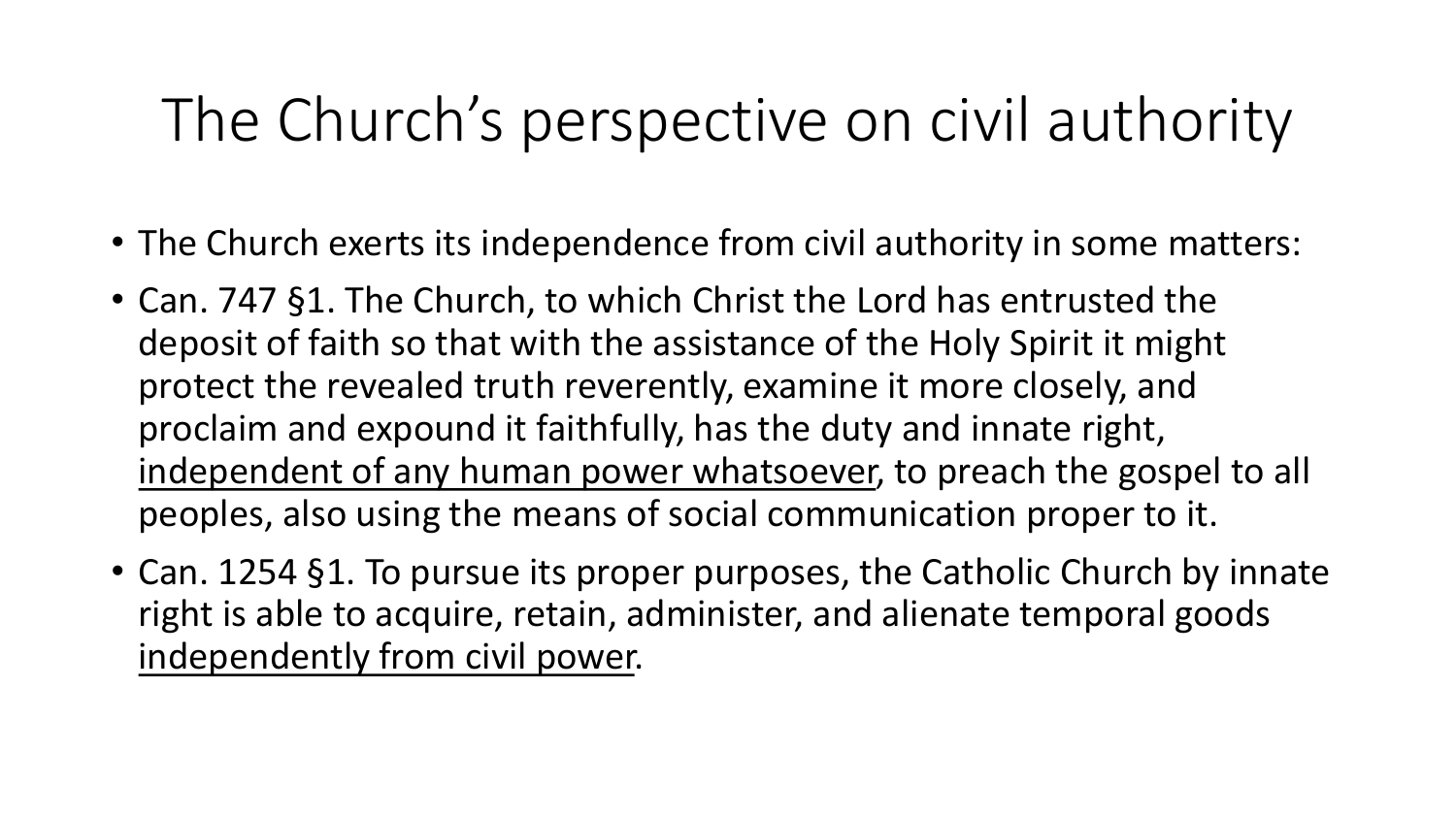## The Church's perspective on civil authority

- The Church also asserts the right to freely name bishops.
- Can. 377 §1. The Supreme Pontiff freely appoints bishops or confirms those legitimately elected.

§5. In the future, no rights and privileges of election, nomination, presentation, or designation of bishops are granted to civil authorities.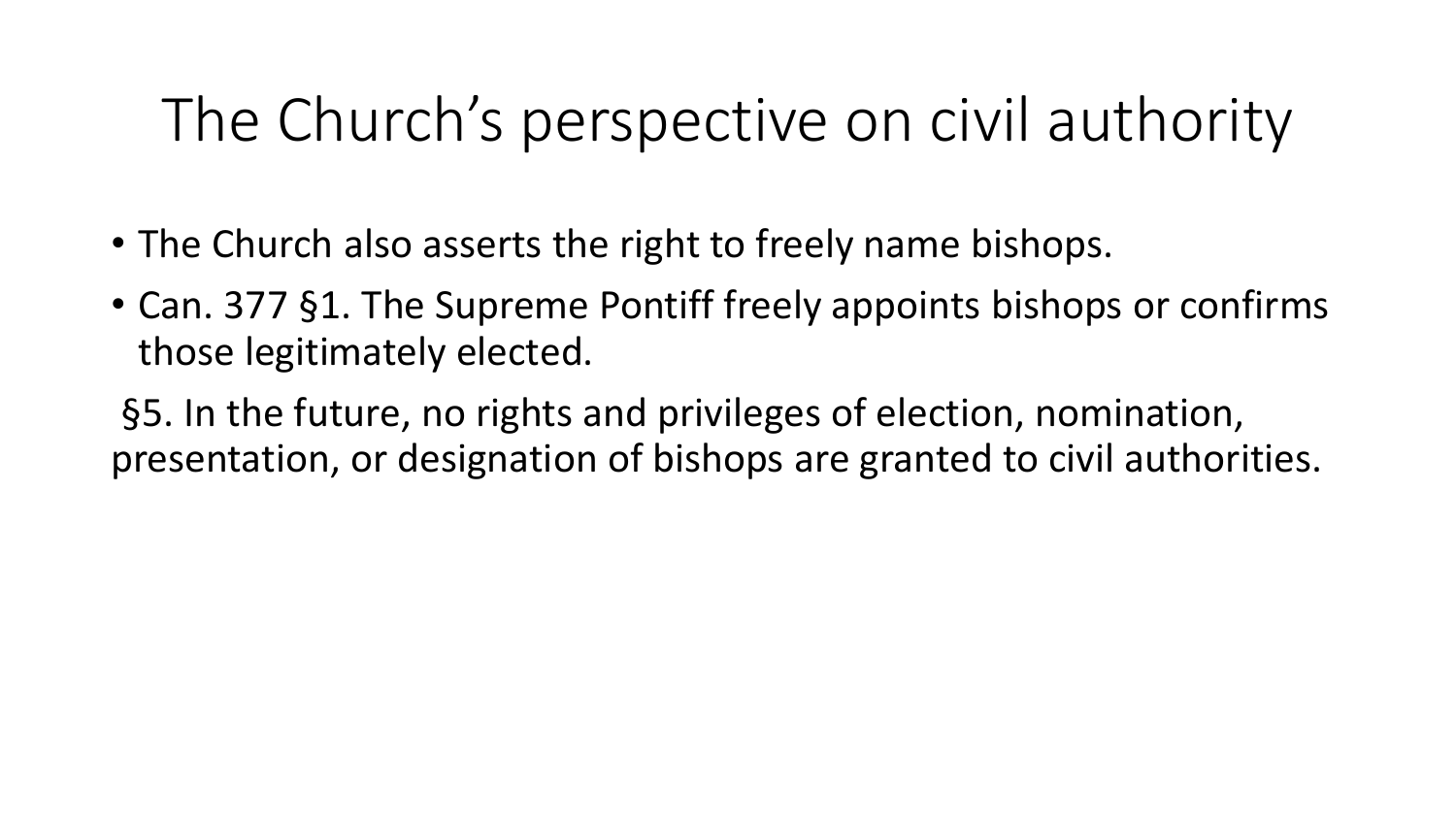## The difference between Church and State

- The Church's teaching is based on Divine Law, obeying principles that are eternal and derived from Divine Revelation.
- As such, the principles of Church teaching are immutable. Adaptation may be necessary in their application.
- The State is based on the social contract whose principles are articulated in the US Constitution.
- The principles of the State are subject to adaptation as legislation is passed, judicial precedence is established, and circumstances affect the principles of public policy.